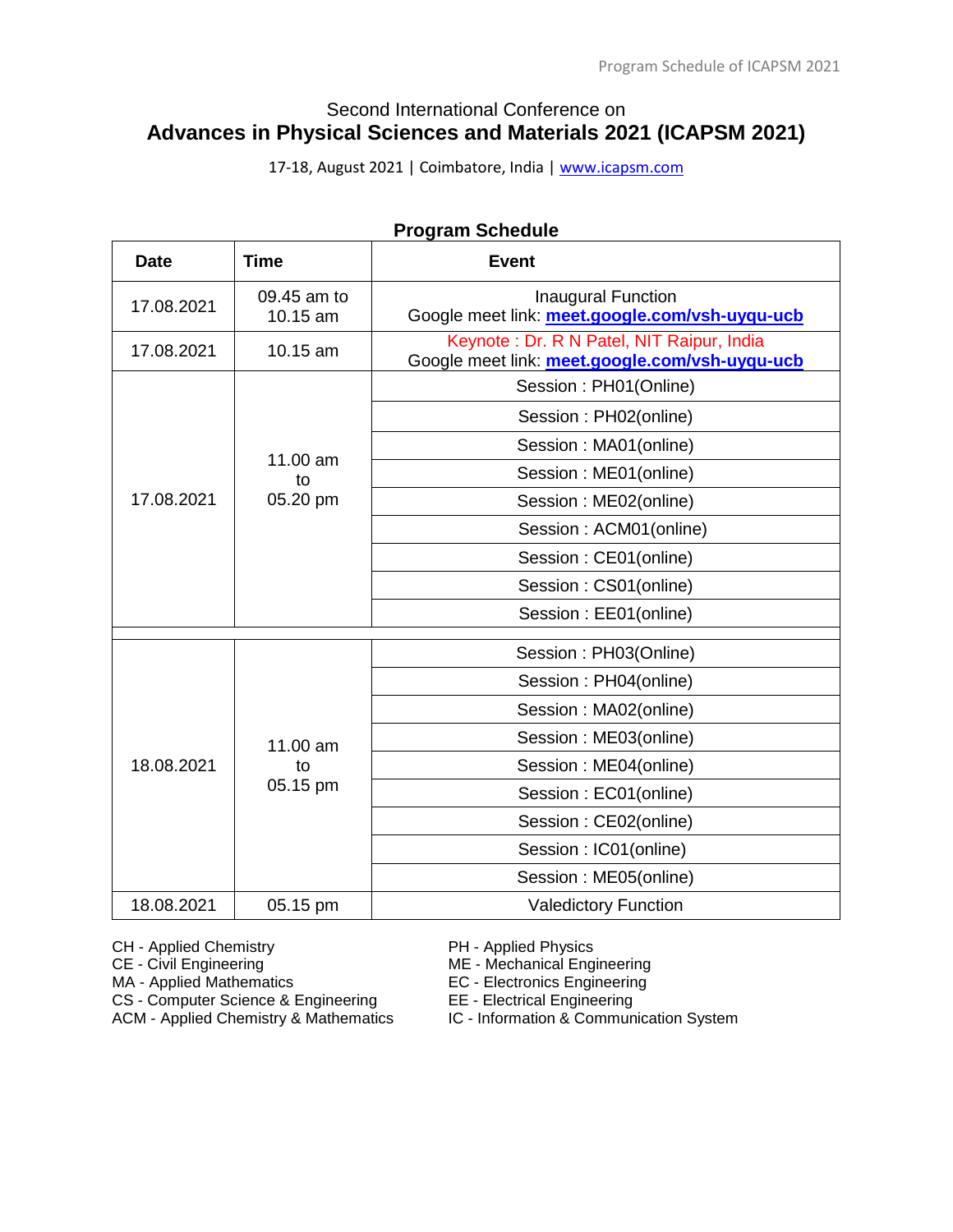Note:

- 1. Start time given above indicates Indian Standard Time (IST).
- 2. Presentation will be conducted using Google Meet.
- 3. Participants can join their respective sessions by clicking the meet link given
- 4. Mode of presentation should be powerpoint presentation(ppt or pptx)
- 5. Duration of presentation: 10 minutes (presentation) + 5 minutes(Queries)
- 6. Participant using Google Meet SHOULD join the session at least 30 minutes prior to their scheduled time.
- 7. Participants are requested to follow the scheduled time; especially regarding the time for your talk.
- 8. Participants are requested to contact the respective session chairs for presentation related queries.
- 9. If any problem connecting to session, please text to the respective session In-Charges (Or) ICAPSM Whatsapp group during presentation date(s).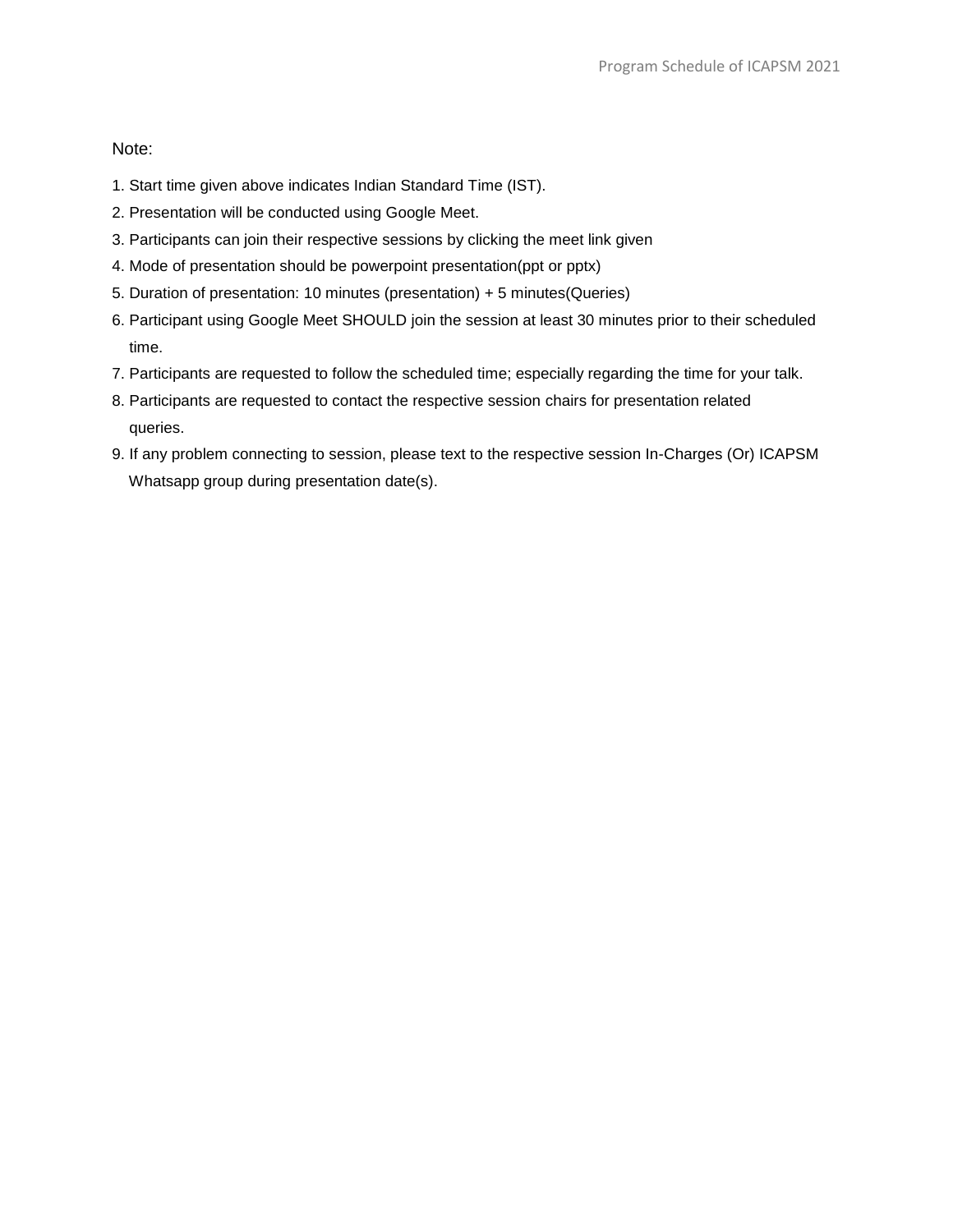Date: 17.08.2021 Time: 11.00 am to 05.20 pm

Session Chair : Dr. Ramya Muthusamy

Session in-charge Contact Number:

**Google Meet ID/Link:<https://meet.google.com/ibv-dabt-ner>**

| <b>Time</b> | Paper ID        | <b>Paper Title</b>                                                                                                                    |
|-------------|-----------------|---------------------------------------------------------------------------------------------------------------------------------------|
| 11.00 am    | <b>PSM 2007</b> | Neural network approach for faster optical properties predictions<br>for different PCF designs                                        |
| 11.20 am    | <b>PSM 2038</b> | Characterization of L-Alanine Doped Ammonium Dihydrogen<br>Phosphate                                                                  |
| 11.40 am    | <b>PSM 2061</b> | Some properties of germanene nanoribbons when adsorption<br>of NH3 in the external field                                              |
| 12.00 noon  | <b>PSM 2064</b> | Conduction mechanism in (ZnO/PVC) polymer nanocomposite                                                                               |
| 12.20 pm    | <b>PSM 2066</b> | Structural, morphological and thermal analysis of pure and doped<br>(Ho/Nd)-BFO multiferroics                                         |
| 12.40 pm    | <b>PSM 2070</b> | Analysis of thermoluminescent of borate glass by computerized<br>glow curve deconvolution in the framework of kinetic formalism       |
| 02.00 pm    | <b>PSM 2075</b> | A comparative study of the dosimetric impact on IMRT planning<br>with VMAT plans using a varying number of arcs in prostate<br>cancer |
| 02.20 pm    | <b>PSM 2078</b> | DFT analysis of Thymine adsorption on Ti doped graphene for<br>biosensor applications                                                 |
| 02.40 pm    | <b>PSM 2083</b> | Sleep quality assessment by parameter optimization                                                                                    |
| 03.00 pm    | <b>PSM 2084</b> | First-principles calculations of electronic and optical properties in<br>the bulk and on the (001) surface of CsPbCl3                 |
| 03.20 pm    | <b>PSM 3000</b> | Influence of trap densities in ITO thin film on the optical, electrical,<br>and surface plasmon resonance properties                  |
| 03.40 pm    | <b>PSM 3020</b> | Effect of temperature on mixing behavior and stability of liquid<br>Al-Fe alloys                                                      |
| 04.00 pm    | <b>PSM 3037</b> | Surface Temperature Distribution Aluminum Block with Cone<br>Tube Profile Calculated Using ANSYS Fluent                               |
| 04.20 pm    | <b>PSM 3041</b> | Sexual health and quality of life: Study on prostate cancer patients<br>treated with modern 6MV X-ray radiation therapy               |
| 04.40 pm    | <b>PSM 3082</b> | First principles band structure investigation ofcubic spinel<br>CuMn2Te4compound for thermoelectric applications                      |
| 05.00 pm    | <b>PSM 3083</b> | Electric Field Dependent Textural Variation inside the Liquid<br>Crystal Droplets with Homeotropic Alignment                          |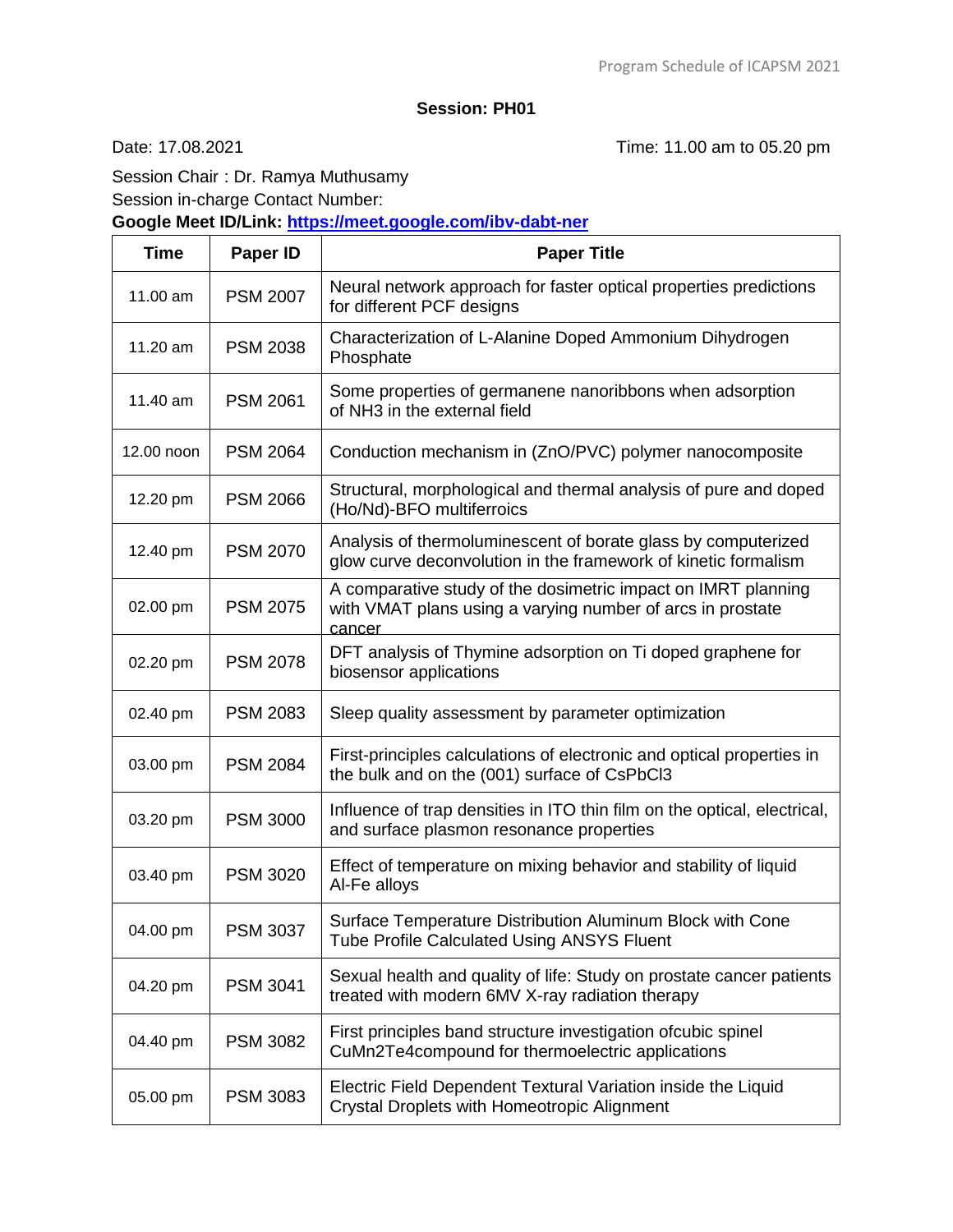Date: 17.08.2021 Time: 11.00 am to 05.20 pm

Session Chair : Dr. G. Selvakumar Session in-charge Contact Number: +91 80568 21656 **Google Meet ID/Link:<https://meet.google.com/mcx-pfyi-roy>**

| <b>Time</b> | <b>Paper ID</b> | <b>Paper Title</b>                                                                                                                                                   |
|-------------|-----------------|----------------------------------------------------------------------------------------------------------------------------------------------------------------------|
| 11.00 am    | <b>PSM 3084</b> | Control over Vertical Orientation of Liquid Crystal using Spin<br>Coated Silica Nanoparticles Layer on Conductive Substrates                                         |
| 11.20 am    | <b>PSM 4012</b> | Computational Investigation of Micro-channel Heat Sink with<br><b>Rectangular Shape Obstacles</b>                                                                    |
| 11.40 am    | <b>PSM 4048</b> | A analytical study of wind speed distribution at Government First<br>Grade College premises in Hosadurga, India                                                      |
| 12.00 noon  | <b>PSM 4058</b> | Doping two boron atoms in germanene nanoribbons in an external<br>electric field                                                                                     |
| 12.20 pm    | <b>PSM 5080</b> | Evaporative deposition of $SiO2$ nanoparticles multilayer on ITO<br>substrates and application for vertical alignment of liquid crystals -<br>Effect of dichroic dye |
| 12.40 pm    | <b>PSM 4018</b> | Advances in low-cost and nontoxic materials based solar cell<br>devices                                                                                              |
| 02.00 pm    | <b>PSM 4072</b> | Correlation among the oxide ion polarizability, optical basicity and<br>interaction parameter in Gd <sup>3+</sup> ions doped oxyhalide borate glasses                |
| 02.20 pm    | <b>PSM 5038</b> | A Transient Analysis for Amorphous Photoconductors                                                                                                                   |
| 02.40 pm    | <b>PSM 5028</b> | Effect of Structural Changes on the Electrical Properties of Sol-gel<br>derived Iron Doped Barium Titanate                                                           |
| 03.00 pm    | <b>PSM 2088</b> | Effect of electrical poling on the structural, dielectric and<br>photoluminescence properties of small concentration of Ho+3<br>substituted NBT                      |
| 03.20 pm    | <b>PSM 4041</b> | Cosmic inflation in some viable models of f(R) modified<br>gravity of polynomial- exponential form                                                                   |
| 03.40 pm    | <b>PSM 2045</b> | Synthesis of Fe:Ag nanocomposites and their anti-bacterial<br>activities                                                                                             |
| 04.00 pm    | <b>PSM 4008</b> | Optical klystron undulator radiation with electromagnetic wave<br>undulator                                                                                          |
| 04.20 pm    | <b>PSM 6035</b> | Significantly reduced leakage current density in Mn-doped BiFe $O3$<br>thin films deposited using spin coating technique                                             |
| 04.40 pm    | <b>PSM 3073</b> | Application of nano molybdenum trioxide in thermal storage and<br>photocatalysis                                                                                     |
| 05.00 pm    | <b>PSM 5052</b> | The structure of liquid aluminosilicate under $Al_2O_3$ content:<br>simplexes and shell core analyses                                                                |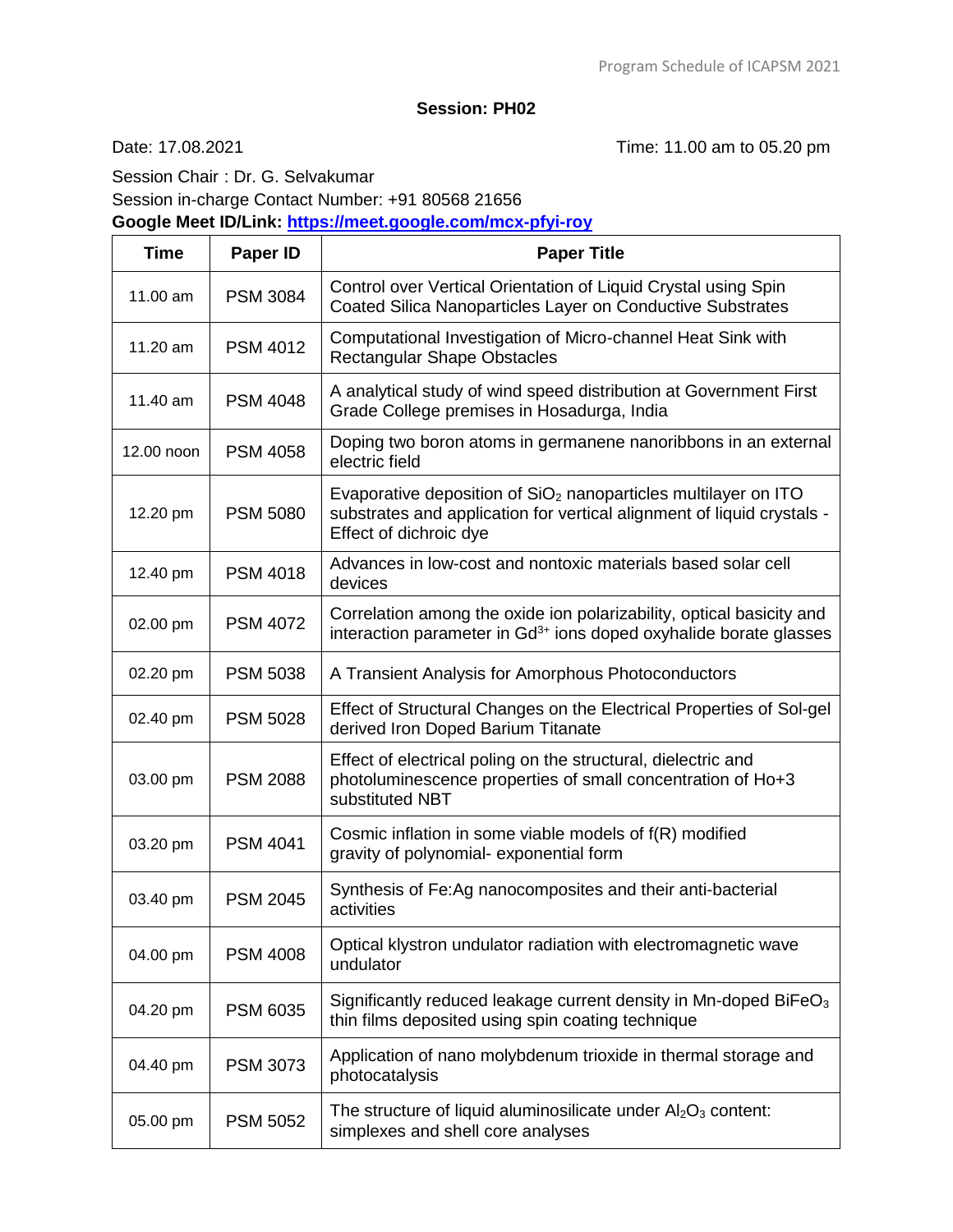Date: 17.08.2021 Time: 11.00 am to 05.20 pm

Session Chair : Dr. Mukta Jagdish Session in-charge Contact Number:

**Google Meet ID/Link:<https://meet.google.com/hyy-fxzv-znd>**

| <b>Time</b> | Paper ID        | <b>Paper Title</b>                                                                                                     |
|-------------|-----------------|------------------------------------------------------------------------------------------------------------------------|
| 11.00 am    | <b>PSM 2014</b> | Discrete Eigenvalues of a 2 x 2 Operator Matrix                                                                        |
| 11.20 am    | <b>PSM 2015</b> | On the solvability of a boundary value problem for a quasilinear<br>equation of mixed type with two degeneration lines |
| 11.40 am    | <b>PSM 2016</b> | On the numerical range of a Friedrichs model with rank two<br>perturbation: Threshold analysis technique               |
| 12.00 noon  | <b>PSM 2019</b> | Essential spectrum of a family of 3 x 3 operator matrices:<br>Location of the branches                                 |
| 12.20 pm    | <b>PSM 2027</b> | Program for Solving Assignment Problems and Its Application in<br><b>Lecturer Resources Allocation</b>                 |
| 12.40 pm    | <b>PSM 2062</b> | Convergence of eigenfunction expansions for exural gravity<br>waves in infinite water depth                            |
| 02.00 pm    | <b>PSM 2079</b> | Spectrum of a three-particle model Hamiltonian on a one-<br>dimensional lattice with non-local potentials              |
| 02.20 pm    | <b>PSM 2085</b> | On exponential Diophantine equation $17x + 83y = z^2$ and $29x$<br>$+71y = z^2$                                        |
| 02.40 pm    | <b>PSM 2089</b> | The existence of eigenvalues of Schr• odinger operator on a<br>lattice in the gap of the essential spectrum            |
| 03.00 pm    | <b>PSM 2099</b> | Invariant subspaces and eigenvalues of the Shr• odinger operator<br>of two fermions                                    |
| 03.20 pm    | <b>PSM 3001</b> | Spectral relations for a 4 X 4 block operator matrix                                                                   |
| 03.40 pm    | <b>PSM 3009</b> | A New Technique for solving Picture Fuzzy Differential Equation                                                        |
| 04.00 pm    | <b>PSM 3016</b> | Za Open and Closed Mappings in Double Fuzzy Topological<br><b>Spaces</b>                                               |
| 04.20 pm    | <b>PSM 3017</b> | Bound states of a system of two bosons with a spherically<br>potential on a lattice                                    |
| 04.40 pm    | <b>PSM 3019</b> | Continuous Maps Via {-fuzzy -semiopen Sets in ^ Sostak's<br>Fuzzy<br><b>Topological Spaces</b>                         |
| 05.00 pm    | <b>PSM 3030</b> | Soft e-Separation Axioms in Neutrosophic soft Topological<br><b>Spaces</b>                                             |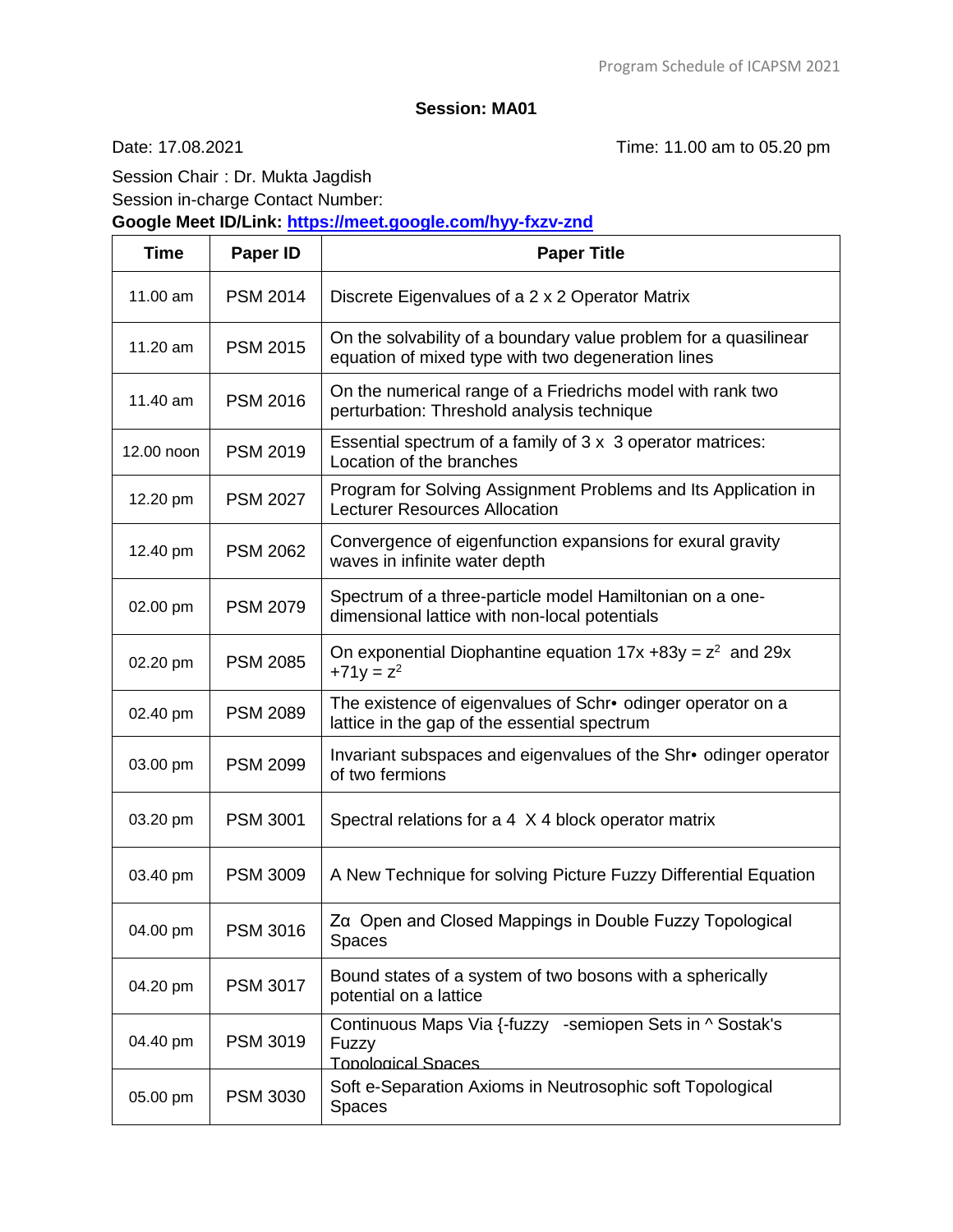Date: 17.08.2021 Time: 11.00 am to 05.20 pm

Session Chair : Dr. P. Senthilkumar Session in-charge Contact Number: +91 98944 06737

**Google Meet ID/Link:<https://meet.google.com/tjc-mwso-ith>**

| <b>Time</b> | Paper ID        | <b>Paper Title</b>                                                                                                                                                         |
|-------------|-----------------|----------------------------------------------------------------------------------------------------------------------------------------------------------------------------|
| 11.00 am    | <b>PSM 2026</b> | Analysis of critical issues in retrofitting of ICE vehicles                                                                                                                |
| 11.20 am    | <b>PSM 2031</b> | An experimental study of De-Icing property using Reduced<br>Graphene Oxide - Boron Nitride Nano Powder in CFRP                                                             |
| 11.40 am    | <b>PSM 2034</b> | Numerical Investigation of M21 Aerofoil and Effect of Plain<br>Flapper at Various Angle of Attack                                                                          |
| 12.00 noon  | <b>PSM 2055</b> | Industry 4.0: Concept, Technologies and Challenges                                                                                                                         |
| 12.20 pm    | <b>PSM 2071</b> | Traceable and Intelligent Supply Chain based on Blockchain and<br>Arti cial Intelligence                                                                                   |
| 12.40 pm    | <b>PSM 2072</b> | Effect of $Al_2O_3$ -MoS <sub>2</sub> on hardness and wear loss of Al-6061 hybrid<br>metal matrix composite                                                                |
| 02.00 pm    | <b>PSM 2092</b> | Influence of injection pressure on performance and emission<br>characteristics of single cylinder RCCI engine fuelled with ethanol<br>gasoline and diesel biodiesel blends |
| 02.20 pm    | <b>PSM 3012</b> | Effect of loading rate on tensile and fracture behavior of AA2050-<br>T84 alloy at high temperature                                                                        |
| 02.40 pm    | <b>PSM 3014</b> | Influence of Contact Area on Tribo Response of Al 6061 in<br><b>Ambient and Vacuum Environment</b>                                                                         |
| 03.00 pm    | <b>PSM 3035</b> | A Critical Study on Computation of Cutting Forces in Metal<br>Cutting                                                                                                      |
| 03.20 pm    | <b>PSM 3036</b> | Numerical Analysis of Picking Mechanism of Power Loom with<br>use of Lagranges's Method                                                                                    |
| 03.40 pm    | <b>PSM 3061</b> | Design and Development of a Three Component Milling<br>Dynamometer                                                                                                         |
| 04.00 pm    | <b>PSM 3080</b> | Fractographic Analysis of Mechanical Properties of Microalloyed<br><b>Steel</b>                                                                                            |
| 04.20 pm    | <b>PSM 3091</b> | Experimental analysis of microstructure and mechanical<br>characteristics of LM6 & fly ash composite through STIR casting<br>method                                        |
| 04.40 pm    | <b>PSM 6058</b> | Study of expansive soil stabilized with agricultural waste                                                                                                                 |
| 05.00 pm    | <b>PSM 6059</b> | Stabilization of expansive soil by using industrial waste                                                                                                                  |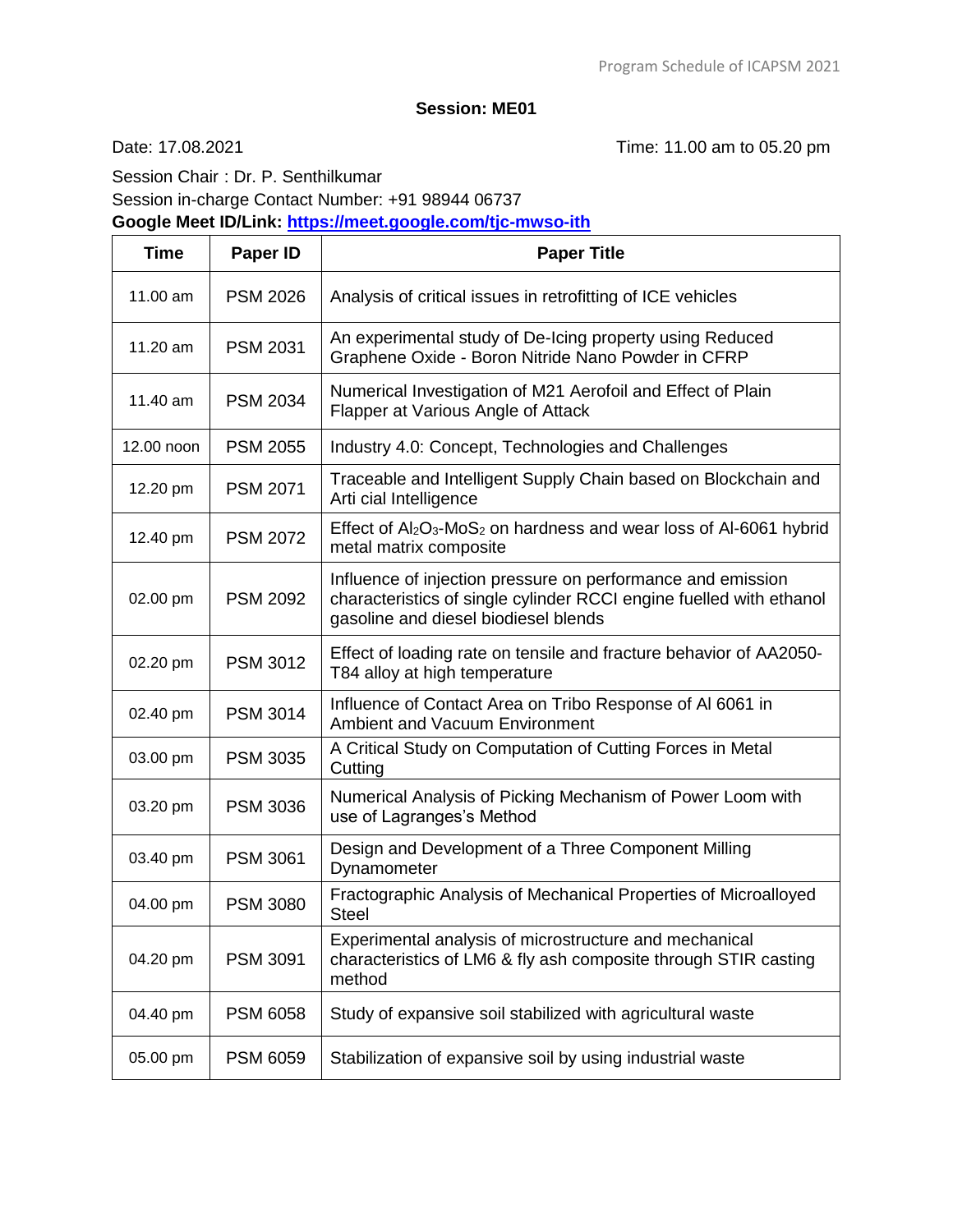Date: 17.08.2021 Time: 11.00 am to 05.20 pm

Session Chair : Prof. A. K. Nachimuthu Session in-charge Contact Number: +91 75028 23283 **Google Meet ID/Link:<https://meet.google.com/pmu-ndzw-vvu>**

| <b>Time</b> | Paper ID        | <b>Paper Title</b>                                                                                                                                  |
|-------------|-----------------|-----------------------------------------------------------------------------------------------------------------------------------------------------|
| 11.00 am    | <b>PSM 4042</b> | Influence of hybrid pin profile on microstructural and mechanical<br>properties of Al/SiC graded composites produced by friction stir<br>processing |
| 11.20 am    | <b>PSM 4067</b> | Sintering sensitivity of aluminium metal matrix composites<br>developed through powder metallurgy proposed technique- a<br>review                   |
| 11.40 am    | <b>PSM 4068</b> | Study on notch tensile properties of Magnetically Impelled Arc<br>Butt (MIAB) welded carbon steel tubes                                             |
| 12.00 noon  | <b>PSM 4081</b> | Autonomous mobile robot for visual inspection of MEP provisions                                                                                     |
| 12.20 pm    | <b>PSM 5005</b> | Ex Situ Tribological and Electro-chemical analysis of Aluminium                                                                                     |
| 12.40 pm    | <b>PSM 5014</b> | Comparison of Sugeno-Type and Mamdani-Type Fuzzy Inference<br>Systems for end milling process                                                       |
| 02.00 pm    | <b>PSM 5031</b> | Optimization of multiple quality characteristics for end milling<br>under dry cutting environment using desirability function                       |
| 02.20 pm    | <b>PSM 5069</b> | Studies and Practice of Geometrical Test Procedures &<br>Reconditioning of CNC Lathe Machine Tool                                                   |
| 02.40 pm    | <b>PSM 5002</b> | Design of 3D Volumetric Display                                                                                                                     |
| 03.00 pm    | <b>PSM 5019</b> | Application of Taguchi and RSM Parameters On Surface<br>Roughness and Material Removal Rate of AA6082T6                                             |
| 03.20 pm    | <b>PSM 5077</b> | Analysis of parallel flow heat exchanger using $SiO2$ nanofluids in<br>the laminar flow region                                                      |
| 03.40 pm    | <b>PSM 3066</b> | Thermal Properties of Epoxy Nanoclay Composite Materials                                                                                            |
| 04.00 pm    | <b>PSM 5029</b> | Nonlinear Finite Element Analysis of Lumbar Spine under<br><b>Mechanical Load</b>                                                                   |
| 04.20 pm    | <b>PSM 4084</b> | Development of an AFO with Dual-material using an FDM<br>Printer                                                                                    |
| 04.40 pm    | <b>PSM 5001</b> | Conversion of Internal Combustion Engine Car to Semi-<br>autonomous Electric Car                                                                    |
| 05.00 pm    | <b>PSM 4025</b> | Investigations on the Stability of a Two-Wheeled Vehicle with a<br>Tendency to Topple sideways                                                      |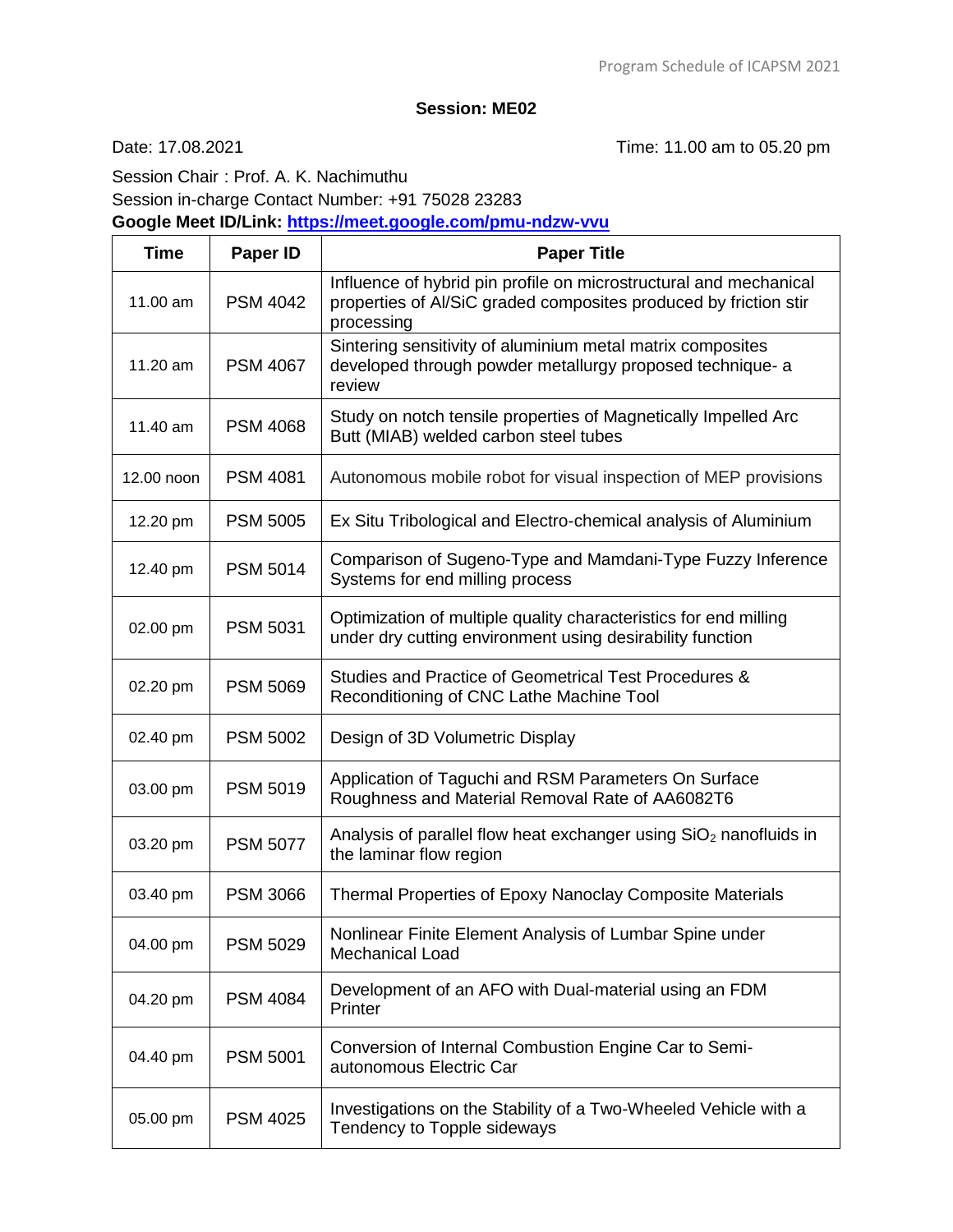# **Session: ACM01**

Date: 17.08.2021 Time: 11.00 am to 05.20 pm

Session Chair : Prof. S. Shamsul Hudha

Session in-charge Contact Number: +91 98948 31088

**Google Meet ID/Link:<https://meet.google.com/rbi-fcou-myy>**

| <b>Time</b>   | Paper ID        | <b>Paper Title</b>                                                                                                                                                                   |
|---------------|-----------------|--------------------------------------------------------------------------------------------------------------------------------------------------------------------------------------|
| 11.00 am      | <b>PSM 2095</b> | Recent Advances in Tin-based Hybrid Organic-Inorganic PSCs:<br>Additives for Improved Stability and Performance                                                                      |
| 11.20 am      | <b>PSM 3057</b> | Green Synthesis of Silver Nanoparticles using Vitex Negundo Extracts<br>and their Application in the Effluent Treatment of Cracker Industries                                        |
| 11.40 am      | <b>PSM 3077</b> | Characterization of potential probiotics isolated from fermented<br>under-utilized Chrysophyllum albidum Linn kernels using<br>microbiological, biochemical and molecular techniques |
| 12.00<br>noon | <b>PSM 4023</b> | Direct Sunlight driven photocatalytic degradation of hazardous organic<br>dyes using TiO <sub>2</sub> -NiO nanocomposite p-n junction                                                |
| 12.20 pm      | <b>PSM 6039</b> | Efficient degradation of picric acid using rGO-MnO2 hybrid<br>nanocomposite under different light conditions                                                                         |
| 12.40 pm      | <b>PSM 5051</b> | Biomass gasification of carbonaceous feedstock for syngas production:<br>A Review                                                                                                    |
| 02.00 pm      | <b>PSM 5048</b> | Overview and methods in Enhanced Oil Recovery                                                                                                                                        |
| 02.20 pm      | <b>PSM 6006</b> | Preparation and application of low-cost ceramic membranes<br>for separation of oil-water emulsion                                                                                    |
| 02.40 pm      | <b>PSM 5099</b> | Theoretical assessment for the mixing properties of AIMg liquid alloys<br>at 1073K                                                                                                   |
| 03.00 pm      | <b>PSM 2032</b> | COVID-19: Occupational health and safety for health workers-<br>An Overview                                                                                                          |
| 03.20 pm      | <b>PSM 6028</b> | <b>CUBIC Z-SUBALGEBRAS IN Z-ALGEBRAS</b>                                                                                                                                             |
| 03.40 pm      | <b>PSM 6079</b> | Aluthge Transformation on Class A(k *) Operators                                                                                                                                     |
| 04.00 pm      | <b>PSM 6066</b> | Quasi M-Class Ak* Operators and its spectral properties                                                                                                                              |
| 04.20 pm      | <b>PSM 5060</b> | Optimum solution of goal programming problem by modified<br>charnes method                                                                                                           |
| 04.40 pm      | <b>PSM 6087</b> | New Eccentricity Based Topological Indices of Total Transformation Gr<br>aphs                                                                                                        |
| 05.00 pm      | <b>PSM 6086</b> | Properties of nano $\Delta^*$ open sets                                                                                                                                              |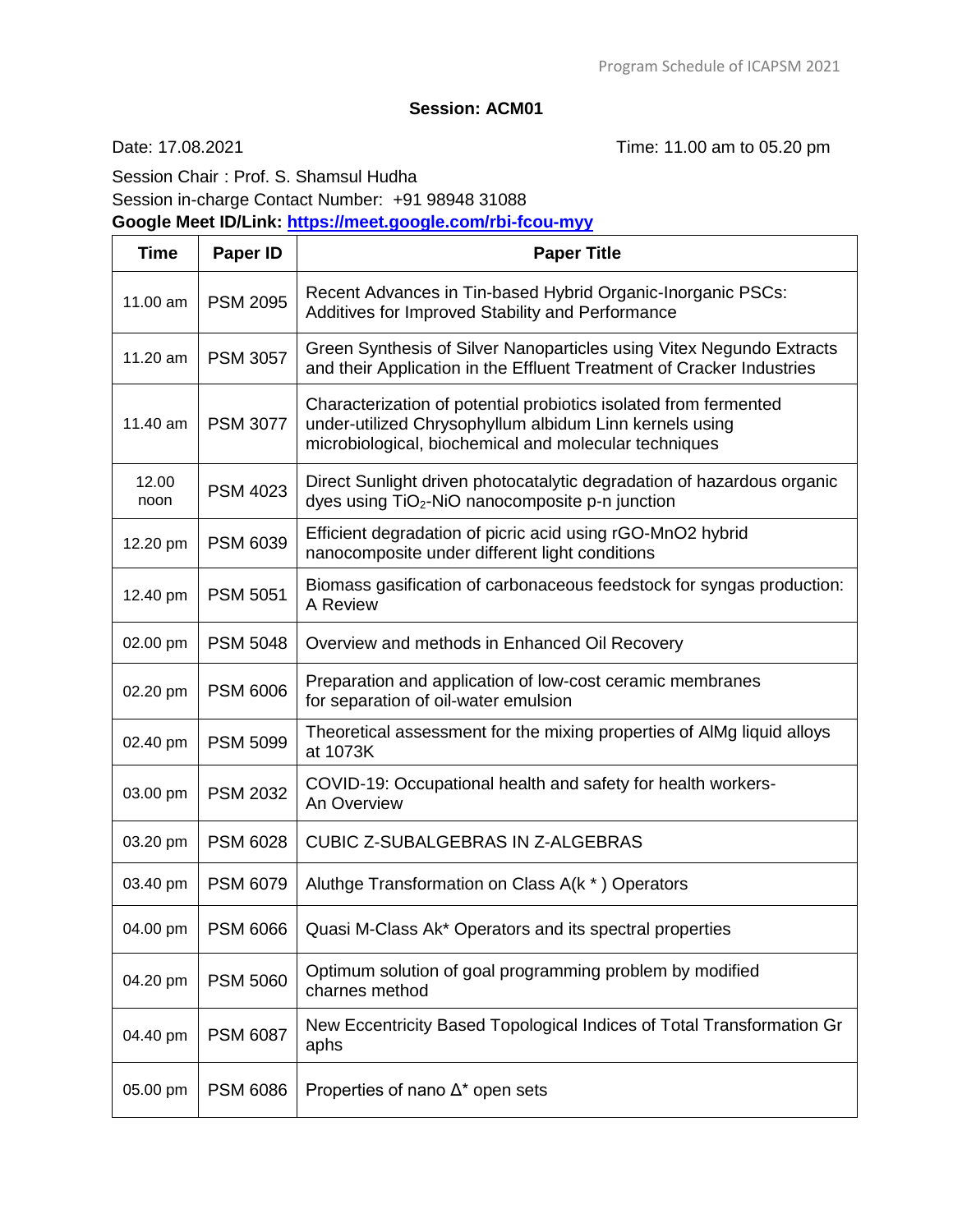Date: 17.08.2021 Time: 11.00 am to 05.20 pm

Session Chair : Prof. T. Prakash Session in-charge Contact Number: +91 75581 14102 **Google Meet ID/Link:<https://meet.google.com/ipn-izqd-cfp>**

| <b>Time</b> | Paper ID        | <b>Paper Title</b>                                                                                                |
|-------------|-----------------|-------------------------------------------------------------------------------------------------------------------|
| 11.00 am    | <b>PSM 2050</b> | Assessment of stress state and dynamic characteristics of plane<br>and spatial structure                          |
| 11.20 am    | <b>PSM 2094</b> | Contravariant tensor algebra for anisotropic hyperelasticity                                                      |
| 11.40 am    | <b>PSM 3005</b> | Analysis and Design of Reinforced Concrete Thin Cylindrical Shell                                                 |
| 12.00 noon  | <b>PSM 3064</b> | Experimental Investigation on Grades of Cement in the Nominal<br>and Design Concrete Mixes                        |
| 12.20 pm    | <b>PSM 3065</b> | Buckling and Free Vibration Analysis of Laminated Sandwich<br>Beams under Hygrothermal Conditions                 |
| 12.40 pm    | <b>PSM 3088</b> | Structural behaviour of reinforced concrete corroded column                                                       |
| 02.00 pm    | <b>PSM 4001</b> | Study on different parts of moringa oleifera for treating<br>wastewater                                           |
| 02.20 pm    | <b>PSM 4015</b> | Experimental Study on Strengthening of Concrete Cylinders<br>Using GFRP Sheets with Boron Carbide Epoxy Composite |
| 02.40 pm    | <b>PSM 4034</b> | Properties and Environmental Features of Bricks Made From<br><b>Textile Waste Sludge</b>                          |
| 03.00 pm    | <b>PSM 4035</b> | Feasibility Study on Application of Natural Coagulants                                                            |
| 03.20 pm    | <b>PSM 4049</b> | Geo-environmental analysis of the groundwater quality in the<br>vicinity of textile industrial zone               |
| 03.40 pm    | <b>PSM 4052</b> | Flexural Strength of Fly ash Brick Masonry Wall with four different<br>bond                                       |
| 04.00 pm    | <b>PSM 4054</b> | Effect of reduced graphene oxide nanoparticles as anticorrosion<br>material on mild steel substrate               |
| 04.20 pm    | <b>PSM 4069</b> | Experimental Investigation On Ferrocement Slab Using Partial<br>Replacement Of Cement By Ceramic Powder           |
| 04.40 pm    | <b>PSM 4031</b> | Studies on Mechanical properties of High Calcium Fly ash based<br>sustainable Geopolymer concrete                 |
| 05.00 pm    | <b>PSM 3092</b> | Numerical Investigation of Precast Grouted Sleeve Connection<br>under Cyclic Loading Using ABAQUS                 |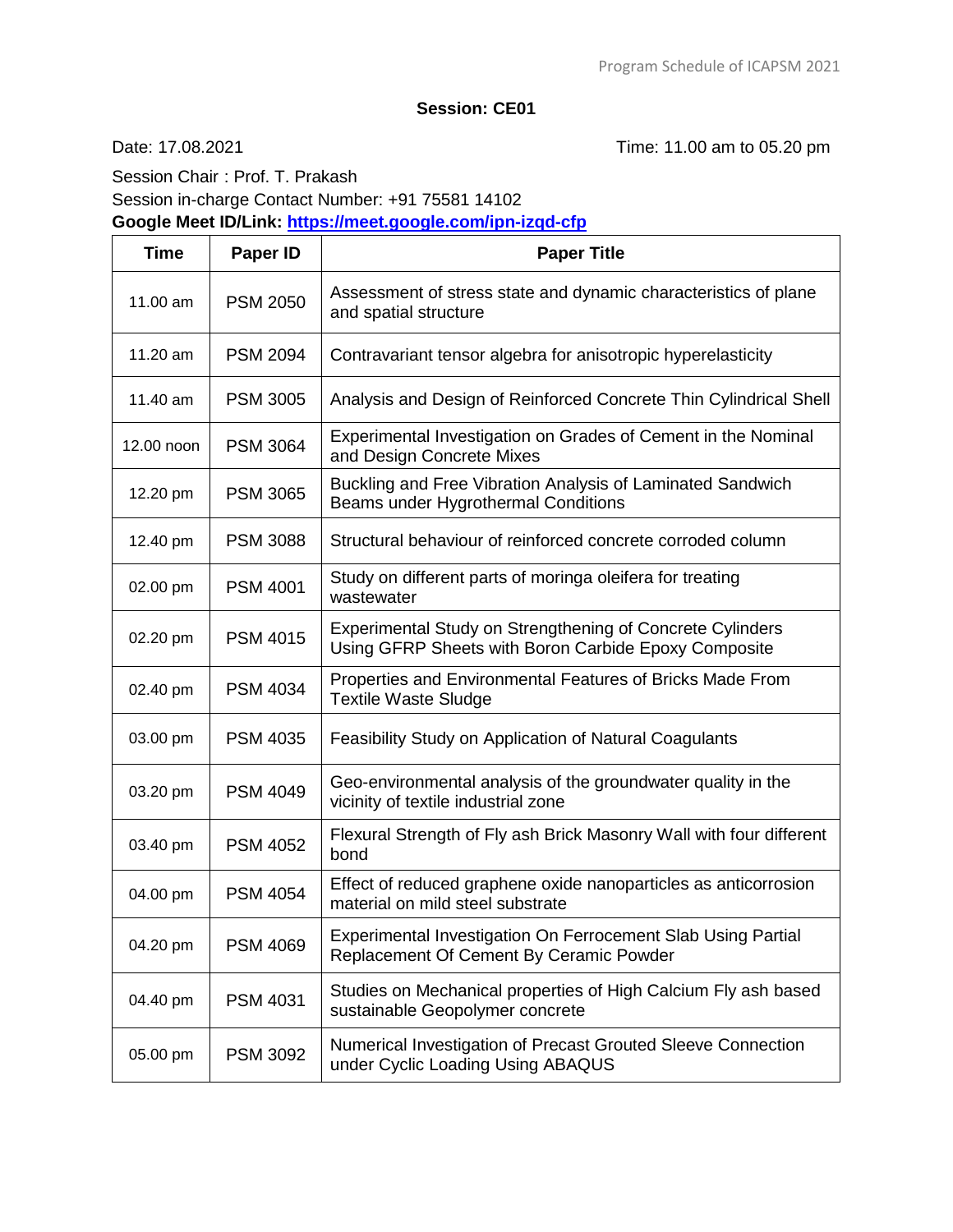# **Session: CS01**

Date: 17.08.2021 Time: 11.00 am to 05.20 pm

Session Chair : Dr. Charan Panem Session in-charge Contact Number: +91 90494 54632

**Google Meet ID/Link:<http://meet.google.com/imx-cqvx-dck>**

| <b>Time</b> | <b>Paper ID</b> | <b>Paper Title</b>                                                                                                                                              |
|-------------|-----------------|-----------------------------------------------------------------------------------------------------------------------------------------------------------------|
| 11.00 am    | <b>PSM 2030</b> | Generative Adversarial Networks for Facial Image Inpainting and<br>Super-Resolution                                                                             |
| 11.20 am    | <b>PSM 2077</b> | Deep Learnt Features and Machine Learning Classifier for<br><b>Texture classification</b>                                                                       |
| 11.40 am    | <b>PSM 3078</b> | Vulnerability Recognition and Resurgence in Network based on<br><b>Prediction Model and Cognitive based Elucidation</b>                                         |
| 12.00 noon  | <b>PSM 4004</b> | Applications of Autoencoders along with Deep Learning<br>Techniques to generate Valid Molecules                                                                 |
| 12.20 pm    | <b>PSM 4044</b> | <b>Smart Villages: IoT Technology Based Transformation</b>                                                                                                      |
| 12.40 pm    | <b>PSM 5075</b> | Diabetic Prediction using Logistic Regression and Random<br>Forest Algorithm                                                                                    |
| 02.00 pm    | <b>PSM 5081</b> | Research Trends in IoT based Smart Solution for Plant Leaf<br>Disease Detection and Classification                                                              |
| 02.20 pm    | <b>PSM 5083</b> | Concentrate development from Litchi Juice and quality<br>evaluation during storage                                                                              |
| 02.40 pm    | <b>PSM 5076</b> | Supervised Machine Learning Techniques for Predicting the<br><b>Sales of Walmart Store</b>                                                                      |
| 03.00 pm    | <b>PSM 4098</b> | Applying BBRP23 method for secure the data                                                                                                                      |
| 03.20 pm    | <b>PSM 5091</b> | Detection of Epilepsy based on EEG Signals using PCA with ANN<br>Model                                                                                          |
| 03.40 pm    | <b>PSM 6023</b> | Umpire Gesture Detection and Recognition using HOG and Non-<br>Linear Support VectorMachine (NL-SVM)Classification of Deep<br><b>Features in Cricket Videos</b> |
| 04.00 pm    | <b>PSM 5018</b> | A Novel Approach for Image Denoising and Performance<br>Analysis using SGO and APSO                                                                             |
| 04.20 pm    | <b>PSM 5025</b> | Determination of physico-chemical parameters of coal mines<br>water samples and their correlation establishment with WQI using<br>python programming            |
| 04.40 pm    | <b>PSM 6016</b> | Sentiment analysis of Social Media Text-Emoticon Post with<br>Machine learning<br>Models                                                                        |
| 05.00 pm    | <b>PSM 6041</b> | Analysis of machine learning algorithms in brain tumour prediction                                                                                              |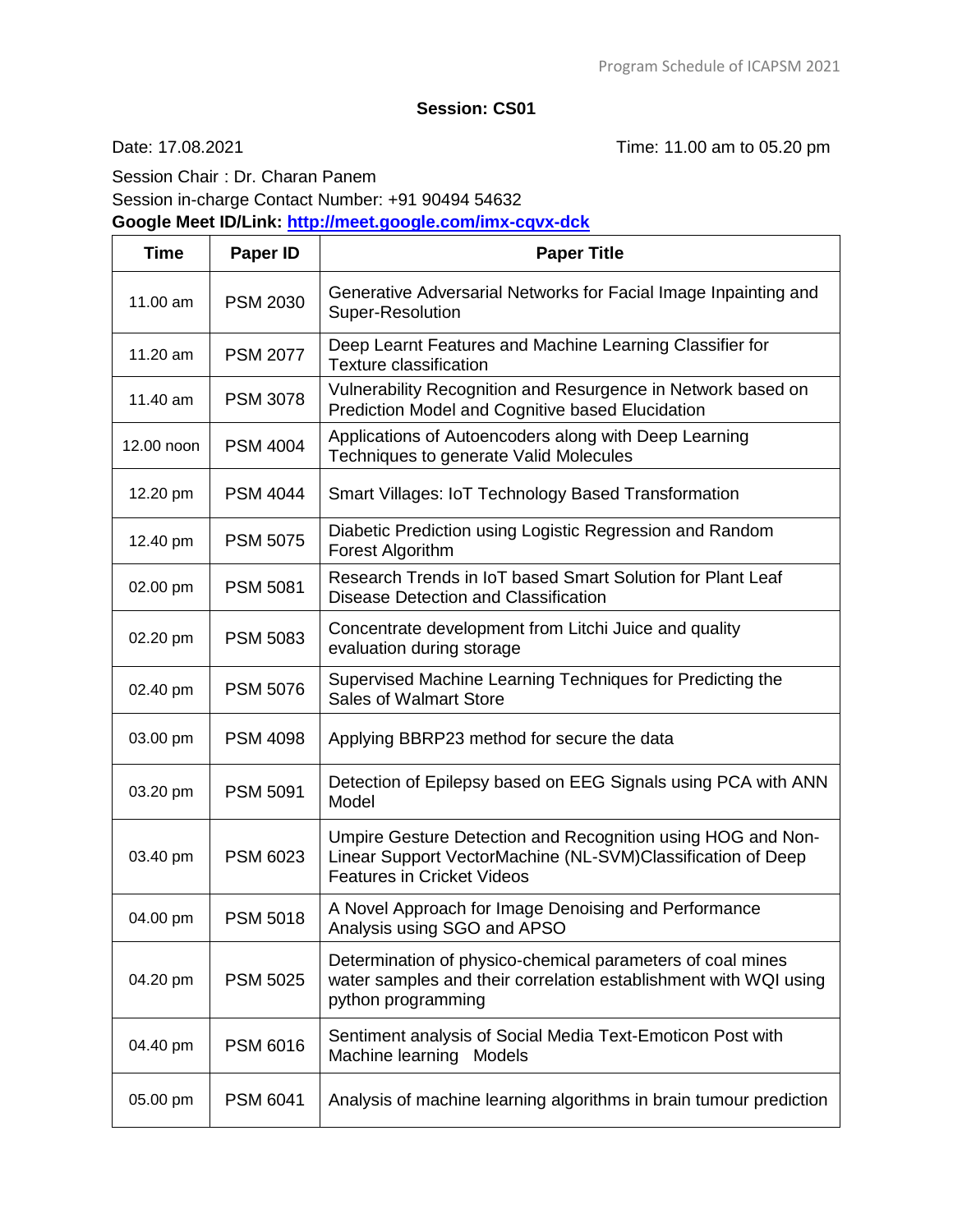Date: 17.08.2021 Time: 11.00 am to 05.20 pm

Session Chair : Prof. K. Sivakumar Session in-charge Contact Number: +91 97894 89103 **Google Meet ID/Link:<https://meet.google.com/vsh-uyqu-ucb>**

| <b>Time</b> | Paper ID        | <b>Paper Title</b>                                                                                                                                                       |
|-------------|-----------------|--------------------------------------------------------------------------------------------------------------------------------------------------------------------------|
| 11.00 am    | <b>PSM 2028</b> | Computation of time-delay for Delayed Network Controlled<br><b>Temperature Control System</b>                                                                            |
| 11.20 am    | <b>PSM 2052</b> | Effect of parasitic resistances on CdTe solar cell and validation<br>with datasheet of FS-6450A in Matlab/Simulink                                                       |
| 11.40 am    | <b>PSM 3044</b> | Development of Fast charging system with ZVS integrated with<br>Fuzzy controller-based Hybrid renewable energy source                                                    |
| 12.00 noon  | <b>PSM 3059</b> | An Adaptive Frequency PLL Approach for Grid Connected<br>Multifunctional Inverter for Residential Applications                                                           |
| 12.20 pm    | <b>PSM 3067</b> | Comparative Analysis of Surface Mounted and Interior Permanent<br>Magnet Synchronous Motor for Low rating Power Application                                              |
| 12.40 pm    | <b>PSM 3074</b> | Comparative analysis of image processing techniques for<br>obstacle avoidance and path deduction                                                                         |
| 02.00 pm    | <b>PSM 3089</b> | Highly Sensitive Organic Phototransistors Fabricated from<br><b>PCPDTBT:PCBM Blend</b>                                                                                   |
| 02.20 pm    | <b>PSM 3097</b> | A Novel Current Sensor less MPPT based Approach for PV<br><b>Applications Using PSO Technique</b>                                                                        |
| 02.40 pm    | <b>PSM 4026</b> | Optimal Setting of Interline Power Flow Controller in Deregulated<br>Power Systems Congestion Management by using Artificial<br><b>Intelligent Controllers</b>           |
| 03.00 pm    | <b>PSM 4087</b> | Artificial Neural Network Controller Strategy for Improving DC Link<br>Voltage of Grid Connected Hybrid PV-Wind Generation Systems                                       |
| 03.20 pm    | <b>PSM 4088</b> | A Novel Fast Hybrid Frequency Domain Approach for Evaluating<br>Harmonic Power Flow in Electricity Networks                                                              |
| 03.40 pm    | <b>PSM 4093</b> | Optimal value of Economic Load Dispatch using Swarm Algorithm                                                                                                            |
| 04.00 pm    | <b>PSM 5027</b> | OPTIMAL DESIGN OF SRM FOR EV APPLICATION                                                                                                                                 |
| 04.20 pm    | <b>PSM 2091</b> | Dual scaled approach SPR-based PCF RI sensor with ultra-<br>low loss                                                                                                     |
| 04.40 pm    | <b>PSM 6029</b> | Effect of electromagnetic wave and laser field on conductive<br>tensor in quantum well with infinite potential for the case of<br>electrons - acoustic phonon scattering |
| 05.00 pm    | <b>PSM 3023</b> | Comparison of closed loop performance of consistency process<br>dynamics for various PID controller algorithms                                                           |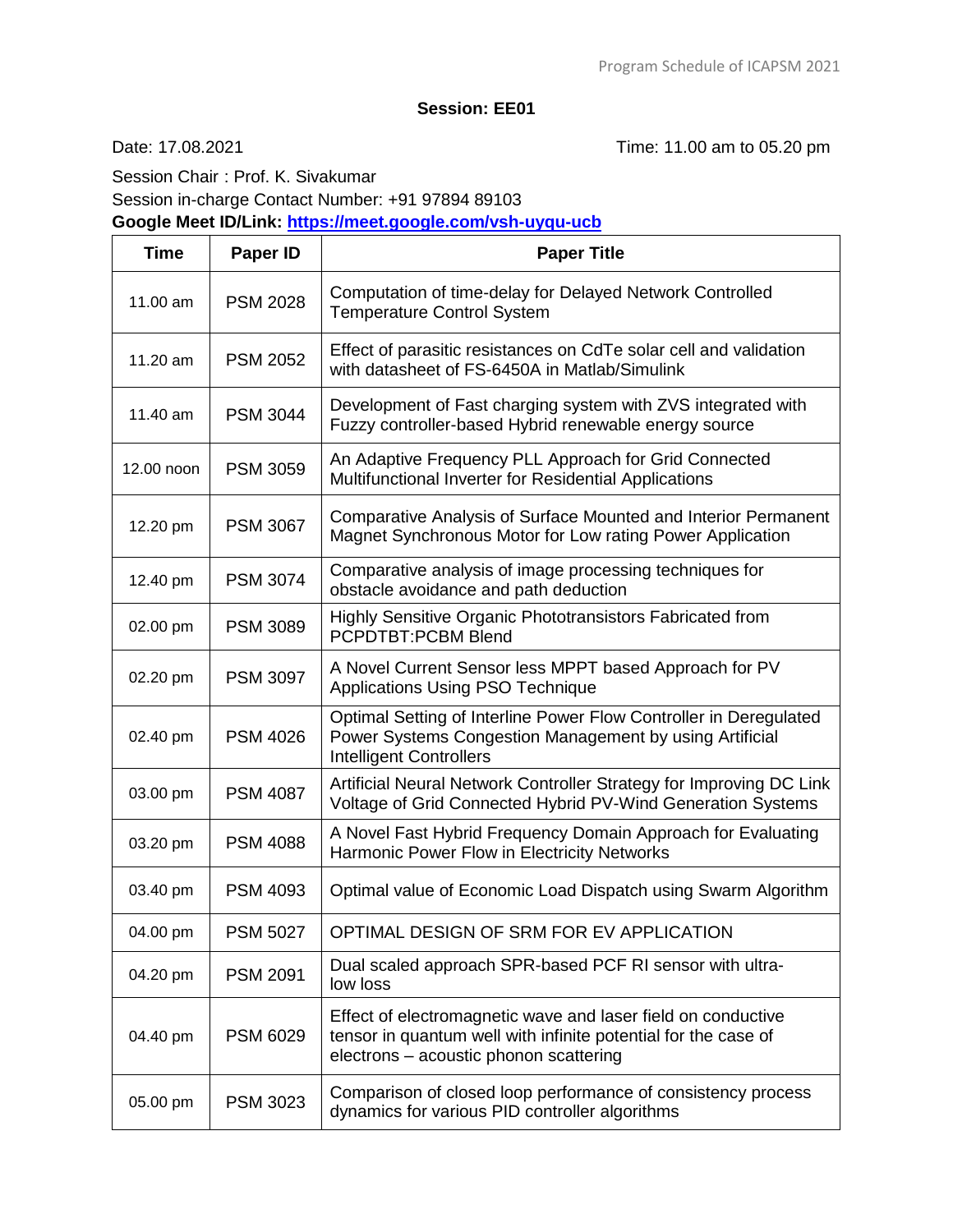Date: 18.08.2021 Time: 11.00 am to 05.20 pm

Session Chair : Dr. Ramya Muthusamy

Session in-charge Contact Number:

**Google Meet ID/Link:<https://meet.google.com/ibv-dabt-ner>**

| <b>Time</b> | Paper ID        | <b>Paper Title</b>                                                                                                                                   |
|-------------|-----------------|------------------------------------------------------------------------------------------------------------------------------------------------------|
| 11.00 am    | <b>PSM 5053</b> | The structural and dynamical properties of aluminosilicate melts:<br>Insight via molecular dynamic simulation                                        |
| 11.20 $am$  | <b>PSM 4078</b> | Design of MoS2/graphene heterostructure thin film sensors for<br>high performance NO2 gas sensor application                                         |
| 11.40 am    | <b>PSM 3068</b> | EPR study of Mn site substituted Pr based Doped Rare Earth<br>Manganites                                                                             |
| 12.00 noon  | <b>PSM 4076</b> | A theoretical study on photo absorption in silicon decorated boron<br>clusters $(B \nvert S_i, n=7-10)$                                              |
| 12.20 pm    | <b>PSM 5086</b> | Electrochemical Anodization and Characterization of Titanium<br>Oxide Nanotubes for Photo Electrochemical Cells                                      |
| 12.40 pm    | <b>PSM 5047</b> | Antisites driven magnetic transition study in $La2NiMnO6$                                                                                            |
| 02.00 pm    | <b>PSM 5035</b> | The influence of polymer on optical and thermal properties<br>of nematic liquid crystals                                                             |
| 02.20 pm    | <b>PSM 4032</b> | Facile Green Synthesis and Characterisation of Gold<br>Nanoparticles using Fenugreek Seeds and Honey                                                 |
| 02.40 pm    | <b>PSM 6025</b> | Effects of hot carriers of semiconductor magneto-plasmas on real<br>and imaginary parts of Brillouin susceptibility                                  |
| 03.00 pm    | <b>PSM 5066</b> | Moisture trajectories during heavy rainfall events using Hybrid<br>Single-Particle Lagrangian Integrated Trajectory (HYSPLIT) model                  |
| 03.20 pm    | <b>PSM 4019</b> | Evaluation on the Preference of E-Commerce Websites with<br>Analytic Hierarchy Process Model                                                         |
| 03.40 pm    | <b>PSM 5067</b> | Studies on Structural, optical and Magnetic properties of<br>Yttrium Aluminum Bromate (YAB) Nanomaterials, prepared at<br>high annealing temperature |
| 04.00 pm    | PSM 5056        | Solution of the Kadomtsev-Petviashvili equation using an<br>improved homotopy perturbation method                                                    |
| 04.20 pm    | <b>PSM 6072</b> | Effective dielectric properties of<br>Cement/Ba0.06(Na0.5Bi0.5)0.94TiO3 composites: A comparative<br>approach                                        |
| 04.40 pm    | <b>PSM 3033</b> | On the induced metric of a photon qubit for different points of<br>action in Bloch sphere                                                            |
| 05.00 pm    | <b>PSM 3042</b> | Design of Magnetic Circuit for Stationary Plasma Thruster                                                                                            |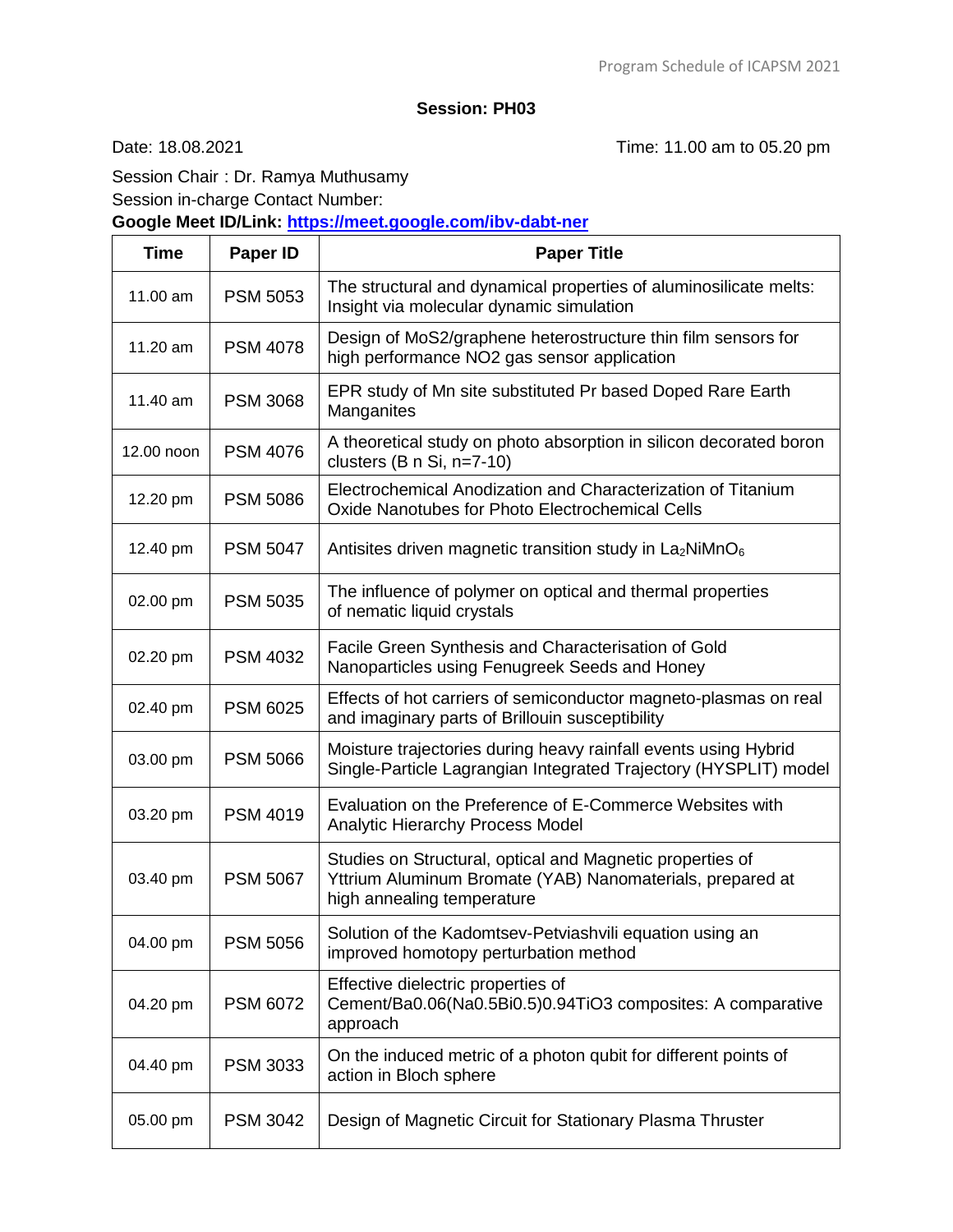Date: 18.08.2021 Time: 11.00 am to 05.20 pm

 $\overline{\phantom{0}}$ 

Session Chair : Dr. G. Selvakumar Session in-charge Contact Number: +91 80568 21656

**Google Meet ID/Link:<https://meet.google.com/mcx-pfyi-roy>**

| <b>Time</b> | <b>Paper ID</b> | <b>Paper Title</b>                                                                                                                                                     |
|-------------|-----------------|------------------------------------------------------------------------------------------------------------------------------------------------------------------------|
| 11.00 am    | <b>PSM 5079</b> | DC conductivity studies of iron decorated polypyrrole                                                                                                                  |
| 11.20 am    | <b>PSM 6008</b> | Spectral Studies on Impact of Alkali Perchlorate (Li/Na/K-CIO <sub>4</sub> )<br>Salts on the Properties of PVA-Ag-Cr <sup>3+</sup> Polymer<br>Nanocomposite Films      |
| 11.40 am    | <b>PSM 5044</b> | Investigation of Dielectric properties in tantalum doped $AgNbO3$<br>ceramic                                                                                           |
| 12.00 noon  | <b>PSM 5045</b> | Phenomenological explanation of spontaneous polarisation<br>and onset ferroelectric Phase transition in RbH 2 AsO 4 (RDA)<br>crystal                                   |
| 12.20 pm    | <b>PSM 6065</b> | Synthesis of Transition Metal Dichalcogenides based hybrid<br>nanostructures by thermal decomposition method                                                           |
| 12.40 pm    | <b>PSM 6053</b> | A study of indoor radon thoron levels in Jind area of Haryana                                                                                                          |
| 02.00 pm    | <b>PSM 5078</b> | Study on piezo-electric flapping wing mechanism for bio-inspired<br>micro aerial vehicles                                                                              |
| 02.20 pm    | <b>PSM 6043</b> | Investigation of annealing temperature on the synthesis of<br>zincite doped cobalt ferrite using Rietveld refinement                                                   |
| 02.40 pm    | <b>PSM 6067</b> | White light emitting dysprosium doped lanthanum oxalate single<br>crystals                                                                                             |
| 03.00 pm    | <b>PSM 6061</b> | Synthesis, structural and morphological analysis on Vanadium<br>oxide nanoflakes                                                                                       |
| 03.20 pm    | <b>PSM 6077</b> | Single crystal X-ray diffraction, Hirshfeld surface analysis and DFT<br>studies of Bis(L-Serinium) oxalate dihydrate(BLSOD)                                            |
| 03.40 pm    | <b>PSM 6071</b> | Synthesis and characterization of nanostructure VO <sub>2</sub> thin film                                                                                              |
| 04.00 pm    | PSM 6012        | CoSe <sub>2</sub> /graphene composite: a low-cost, high performance counter<br>electrode for dye sensitized solar cells                                                |
| 04.20 pm    | <b>PSM 3038</b> | Structural analysis on the basis of effect of molybdenum on the<br>Pr <sub>2</sub> O <sub>3</sub> doped lead borate glasses series-II                                  |
| 04.40 pm    | <b>PSM 6064</b> | Synthesis and characterization of ceria doped zinc ferrite<br>nanopowdered crystallites                                                                                |
| 05.00 pm    | <b>PSM 6052</b> | A Composite of (95%) La <sub>2</sub> CoMnO <sub>6</sub> + (5%) Ba <sub>0.5</sub> Na <sub>0.5</sub> TiO <sub>3</sub> : Study<br>of Structural and Dielectric Properties |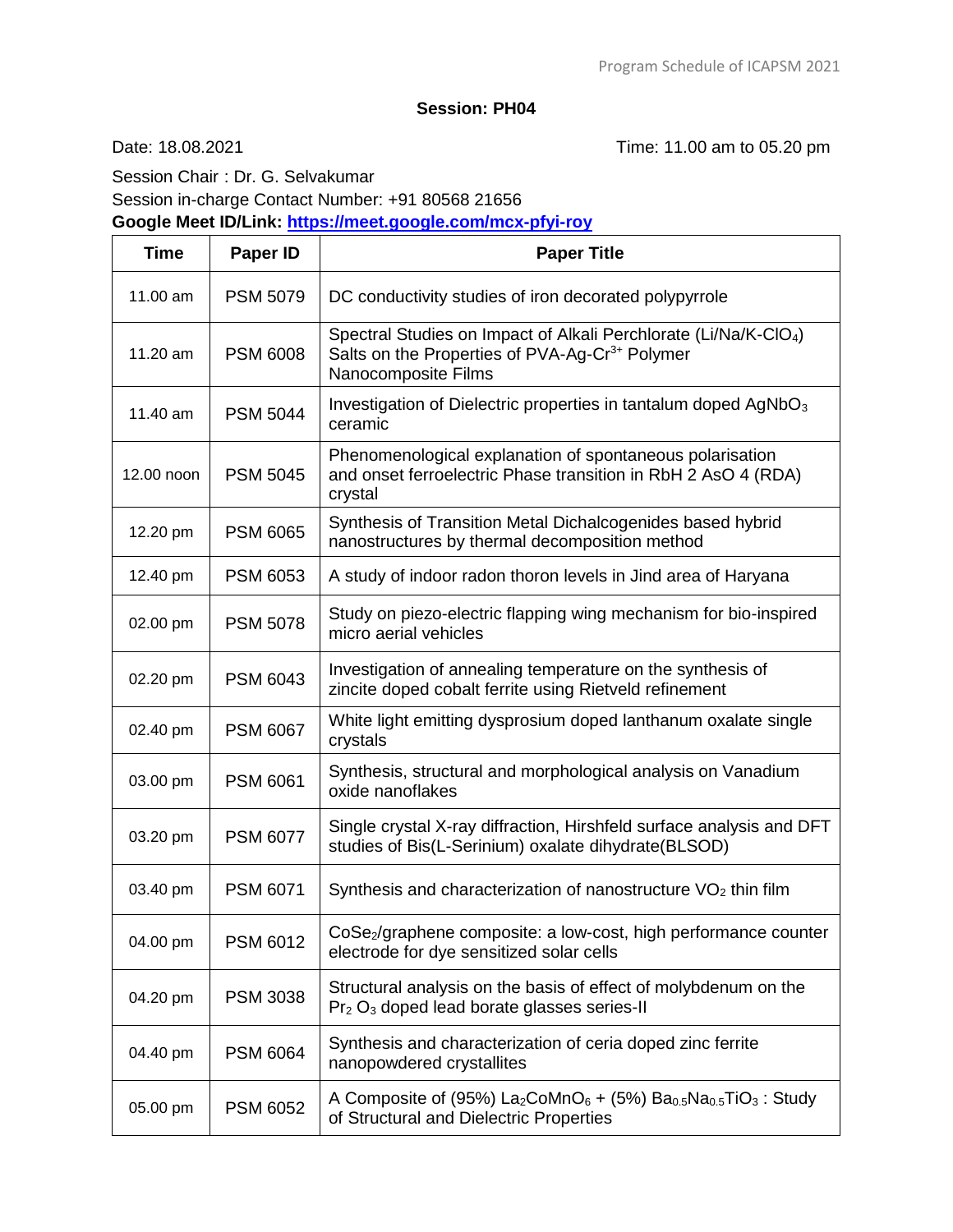Date: 18.08.2021 Time: 11.00 am to 05.20 pm

Session Chair : Dr. Mukta Jagdish Session in-charge Contact Number: **Google Meet ID/Link:<https://meet.google.com/dpw-rftm-xxf>**

| <b>Time</b> | Paper ID        | <b>Paper Title</b>                                                                                                                                                   |
|-------------|-----------------|----------------------------------------------------------------------------------------------------------------------------------------------------------------------|
| 11.00 am    | <b>PSM 3031</b> | A planning analysis to evaluate the possibility of non-coplanar<br>volume modulated arc therapy ncVMAT for loco region radiation<br>therapy of left breast carcinoma |
| 11.20 am    | <b>PSM 3053</b> | Z Open Sets and Maps in Nano Bitopological Spaces                                                                                                                    |
| 11.40 am    | <b>PSM 3055</b> | Maps and Homeomorphisms via M-open sets in Neutrosophic soft<br><b>Topological Spaces</b>                                                                            |
| 12.00 noon  | <b>PSM 4028</b> | Optimizing the Financial Management of Electronic Companies<br>using Goal Programming Model                                                                          |
| 12.20 pm    | <b>PSM 4039</b> | Prediction of Indian GDP Using Grey Forecast Model                                                                                                                   |
| 12.40 pm    | <b>PSM 4077</b> | Numerical Solution of Fourth-Order Boundary Value Problems for<br>Euler-Bernoulli Beam Equation using FDM                                                            |
| 02.00 pm    | <b>PSM 2090</b> | Classical Fuzzy Retrial Queue With Working Vacation Using<br><b>Hexagonal Fuzzy Numbers</b>                                                                          |
| 02.20 pm    | <b>PSM 5068</b> | Stability and bifurcations of a discrete-time prey-predator system<br>with constant prey refuge                                                                      |
| 02.40 pm    | <b>PSM 3028</b> | A study on network analysis by navigation of robots using<br>graphical measures to solve the complexity                                                              |
| 03.00 pm    | <b>PSM 6003</b> | On W0 and W2 o-Symmetric Contact Manifold Admitting Quarter-<br><b>Symmetric Metric Connection</b>                                                                   |
| 03.20 pm    | <b>PSM 4024</b> | First Order Chemical Reaction with OHIC and Viscous Dissipation<br>in MHD Nanofluid Flow over an Exponential Stretching Sheet                                        |
| 03.40 pm    | <b>PSM 3027</b> | Justification Of The Parameters Of The Blade Working Body Of<br>The Plowshare That Forms A Longitudinal Bollard Among The<br>Rows Of Cotton                          |
| 04.00 pm    | <b>PSM 4029</b> | MBJ-neutrosophic Ideals of KU-algebras                                                                                                                               |
| 04.20 pm    | <b>PSM 5070</b> | Pythagorean Fuzzy Rough Connected Spaces                                                                                                                             |
| 04.40 pm    | <b>PSM 5012</b> | <b>Calculating Sombor Index of Certain Networks</b>                                                                                                                  |
| 05.00 pm    | <b>PSM 6018</b> | Semigraphs and its a- Domination                                                                                                                                     |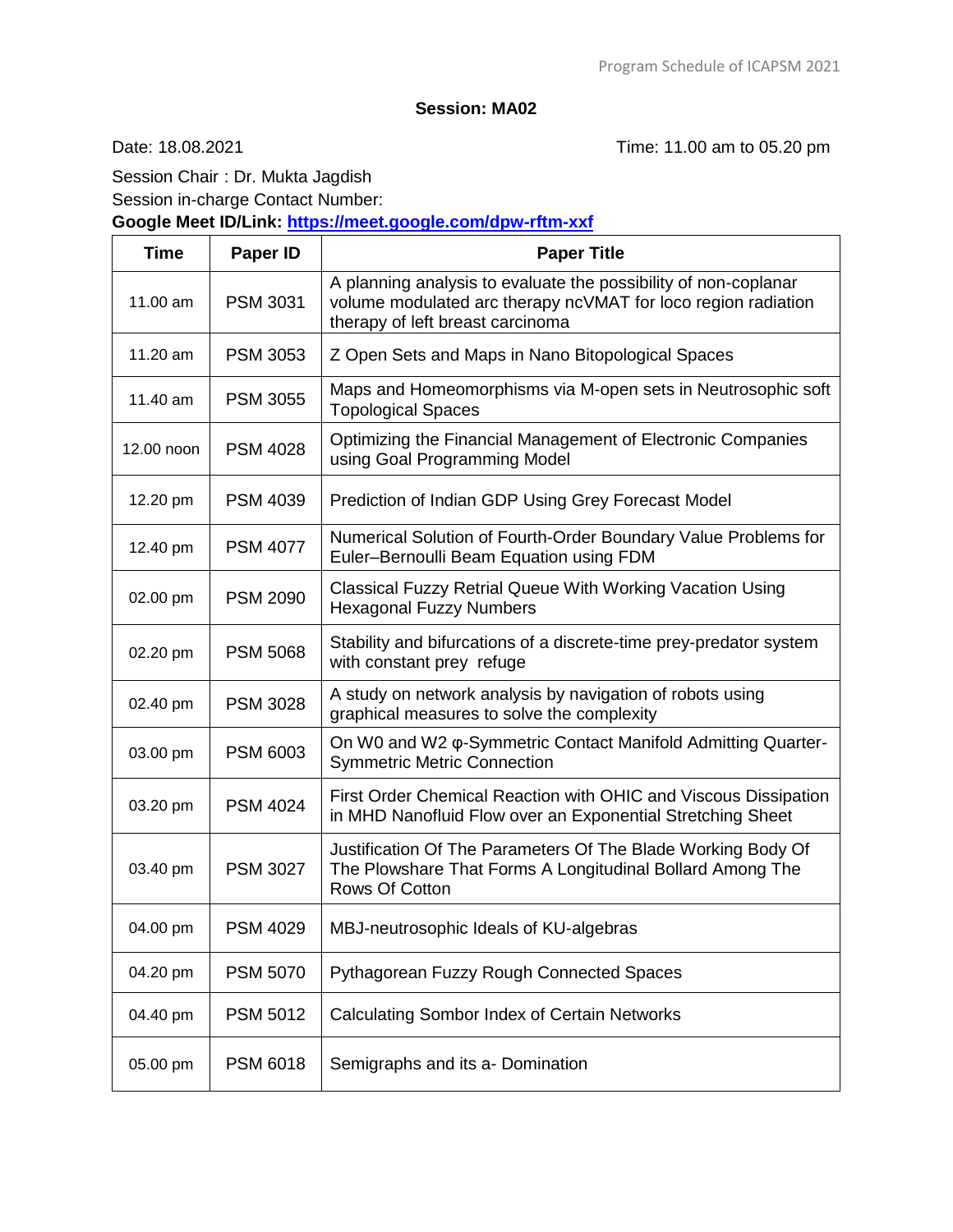Date: 18.08.2021 Time: 11.00 am to 05.20 pm

Session Chair : Dr. P. Senthilkumar Session in-charge Contact Number: +91 98944 06737

**Google Meet ID/Link:<https://meet.google.com/tjc-mwso-ith>**

| <b>Time</b> | Paper ID        | <b>Paper Title</b>                                                                                                                |
|-------------|-----------------|-----------------------------------------------------------------------------------------------------------------------------------|
| 11.00 am    | <b>PSM 5082</b> | Martensitic transformation behavior and structural characteristics<br>of annealed Ni-Mn-Sn-Fe-In Heusler alloy                    |
| 11.20 am    | <b>PSM 6021</b> | Evaluation of the mechanical characteristics of hygrothermally<br>aged 2-D basalt-aramid/epoxy hybrid interply composites         |
| 11.40 am    | <b>PSM 5057</b> | Optimization of micro EDM drilling on Titanium alloy (Ti-6Al-4V)<br>using RSM and Neural Network                                  |
| 12.00 noon  | <b>PSM 5000</b> | Conversion of Two-Stroke Vehicle to an Electric Vehicle                                                                           |
| 12.20 pm    | <b>PSM 4096</b> | Morphology and wear of high chromium and austempered ductile<br>iron balls as grinding media in ball mills                        |
| 12.40 pm    | <b>PSM 5040</b> | An experimental study on the effect of various stack materials on<br>thermoacoustic refrigeration effect                          |
| 02.00 pm    | <b>PSM 5021</b> | Effect of addition of bio-additive clove oil to ternary fuel blends<br>(Diesel-Biodiesel- Ethanol) on compression ignition engine |
| 02.20 pm    | <b>PSM 3071</b> | Foot Trajectory Analysis of a Robotic leg                                                                                         |
| 02.40 pm    | <b>PSM 4053</b> | Analysis Of Mechanical And Metallurgical Properties Of Al-Sio2<br><b>Composite Material</b>                                       |
| 03.00 pm    | <b>PSM 4074</b> | Computational design optimization of industrial single piece<br>ball valve to enhance the flow performance                        |
| 03.20 pm    | <b>PSM 5071</b> | Embodiment design of a soil bin for soil-tool interaction study                                                                   |
| 03.40 pm    | <b>PSM 5041</b> | Analysis of Laser beam welding of SS316L butt joints<br>using Design of Experiments                                               |
| 04.00 pm    | <b>PSM 6078</b> | Surface Roughness Prediction using Machine Learning<br>Algorithms while Turning under Different Lubrication Conditions            |
| 04.20 pm    | <b>PSM 6084</b> | Optimization of Insulated Gate Bipolar Transistor System to<br>Maximize Heat Dissipation                                          |
| 04.40 pm    | <b>PSM 4027</b> | The effect of temperature and pressure on nitrogen adsorption in<br>amorphous silica                                              |
| 05.00 pm    | <b>PSM 3072</b> | Development of Ultra Strength Concrete                                                                                            |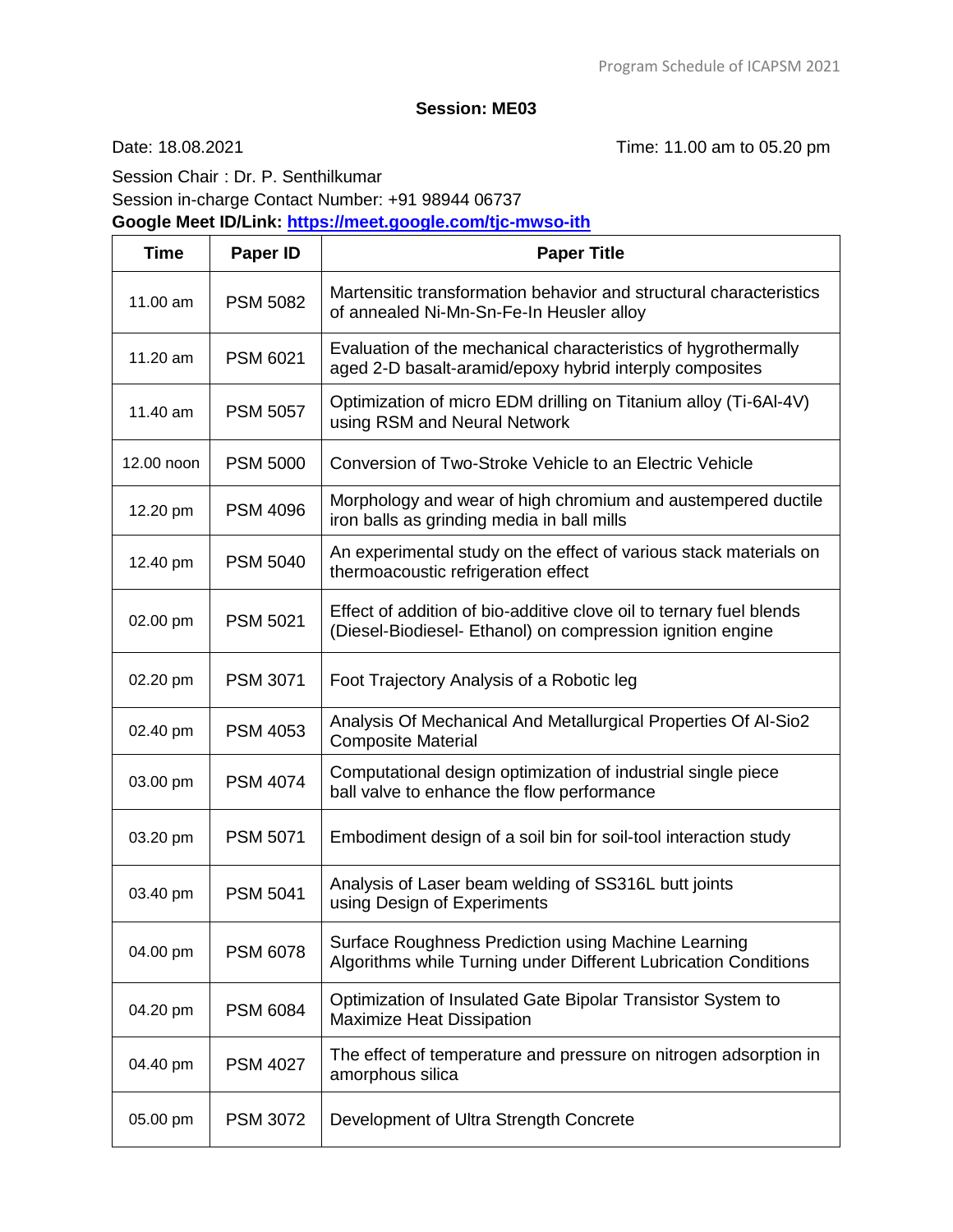Date: 18.08.2021 Time: 11.00 am to 05.20 pm

Session Chair : Prof. A. K. Nachimuthu Session in-charge Contact Number: +91 75028 23283 **Google Meet ID/Link:<https://meet.google.com/pmu-ndzw-vvu>**

| <b>Time</b> | <b>Paper ID</b> | <b>Paper Title</b>                                                                                                                                                                 |
|-------------|-----------------|------------------------------------------------------------------------------------------------------------------------------------------------------------------------------------|
| 11.00 am    | <b>PSM 5063</b> | Design, Optimization And Validation Of Conformal Cooling<br>Technique For Additively Manufactured Mold Insert                                                                      |
| 11.20 am    | <b>PSM 5064</b> | Thermal Modelling For Laser Machining Of SS316 L, Inconel 718<br>and Ti6Al4V                                                                                                       |
| 11.40 am    | <b>PSM 6032</b> | Experimental investigation on the impact of evaporative cooling<br>based battery thermal management system on charging process<br>of valve regulated lead acid batteries in E-bike |
| 12.00 noon  | <b>PSM 5010</b> | Design and Control of an Automated SCARA Robotic Arm with a<br><b>Pneumatic Soft Gripper</b>                                                                                       |
| 12.20 pm    | <b>PSM 5024</b> | Improving the efficiency of solar drying unit with PCM(Paraffin<br>wax)                                                                                                            |
| 12.40 pm    | <b>PSM 3090</b> | Relative Stress Analysis of Gas Turbine Blade for Various Alloying<br><b>Materials</b>                                                                                             |
| 02.00 pm    | <b>PSM 5065</b> | Experimental analysis of the behaviour of different types of joints<br>in the steel structure model subjected to earthquake loading                                                |
| 02.20 pm    | <b>PSM 5094</b> | Studies on Pyrolysis Oil derived from waste Tires as Fuel for<br>Diesel Engine                                                                                                     |
| 02.40 pm    | <b>PSM 6056</b> | Effect of the Parameters in Electromagnetic Field Assisted Electric<br><b>Discharge Machining</b>                                                                                  |
| 03.00 pm    | <b>PSM 5061</b> | Finite Element Analysis of Porous Ti-6AI-4V Alloy Structures for<br><b>Biomedical Applications</b>                                                                                 |
| 03.20 pm    | <b>PSM 5013</b> | Design and fabrication of solar powered bicycle                                                                                                                                    |
| 03.40 pm    | <b>PSM 6024</b> | Design and Analysis of AC14 Ship Anchor                                                                                                                                            |
| 04.00 pm    | <b>PSM 6076</b> | Design and analysis of building diagnostics robot                                                                                                                                  |
| 04.20 pm    | <b>PSM 5030</b> | Estimation of stress and strain of knee joint using finite element<br>analysis                                                                                                     |
| 04.40 pm    | <b>PSM 6085</b> | A Review On Lightweight Metal Component Forming And Its<br>Application                                                                                                             |
| 05.00 pm    | <b>PSM 4075</b> | Fixed and Base Isolated Framed Structures: A Comparative<br>Study                                                                                                                  |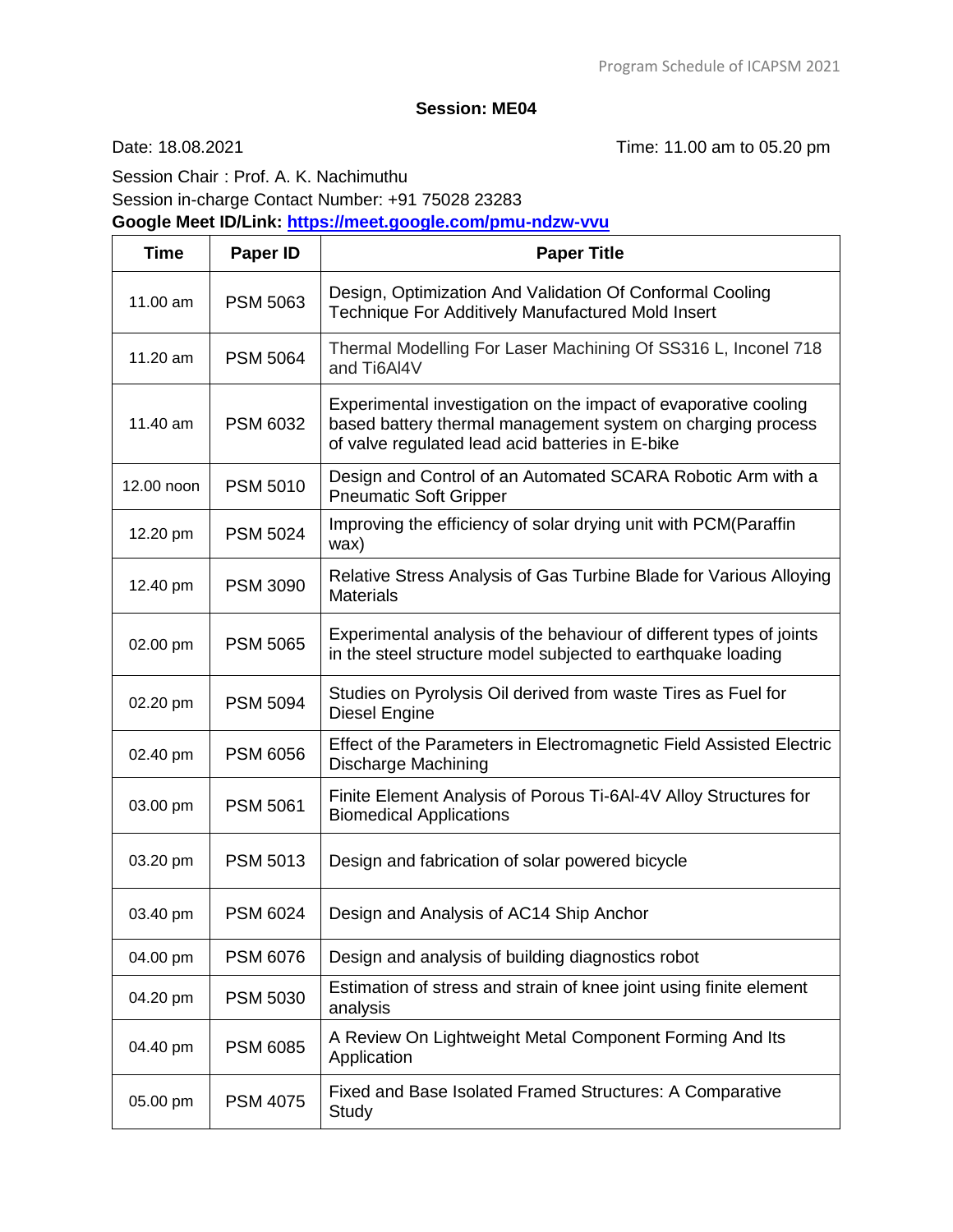Date: 18.08.2021 Time: 11.00 am to 05.20 pm

Session Chair : Dr. Charan Panem Session in-charge Contact Number: +91 90494 54632 **Google Meet ID/Link:<http://meet.google.com/imx-cqvx-dck>**

| <b>Time</b> | Paper ID        | <b>Paper Title</b>                                                                                                                                                           |
|-------------|-----------------|------------------------------------------------------------------------------------------------------------------------------------------------------------------------------|
| 11.00 am    | <b>PSM 2046</b> | Hybrid UNet Architecture based on Residual Learning of Fundus<br><b>Images for Retinal Vessel Segmentation</b>                                                               |
| 11.20 am    | <b>PSM 2060</b> | Basic simulation studies on 60 GHz wireless technology<br>employing QAM modulation                                                                                           |
| 11.40 am    | <b>PSM 3003</b> | Metamaterial inspired multi-split square shaped printed antenna<br>for WLAN applications                                                                                     |
| 12.00 noon  | <b>PSM 3006</b> | Hand Cricket game application using Computer Vision                                                                                                                          |
| 12.20 pm    | <b>PSM 3013</b> | Novel RF energy harvesting using Rectenna                                                                                                                                    |
| 12.40 pm    | <b>PSM 3034</b> | Metamaterial Based Multiband Microstrip Patch Antenna for 5G<br>Wireless Technology-enabled IoT Devices and its applications                                                 |
| 02.00 pm    | <b>PSM 5006</b> | Multiview Running and Walking Gait Analysis using the First and<br><b>Third Person Data</b>                                                                                  |
| 02.20 pm    | <b>PSM 5072</b> | Millimeter Wave MIMO out Door Channel Estimation and<br>Precoding                                                                                                            |
| 02.40 pm    | <b>PSM 5058</b> | Development of Test Automation Framework for printed circuit<br>board assembly                                                                                               |
| 03.00 pm    | <b>PSM 5043</b> | Thermal and Electrical Performance of AIGaAs/GaAs based<br><b>HEMT</b> device on SiC substrate                                                                               |
| 03.20 pm    | <b>PSM 5017</b> | Optic Disc Segmentation and Law Feature Extraction for the<br><b>Classification of Diabetic Retinopathy</b>                                                                  |
| 03.40 pm    | <b>PSM 5039</b> | Study on Textile based Antennas for Body Area Wireless Local<br><b>Area Networks</b>                                                                                         |
| 04.00 pm    | <b>PSM 6046</b> | Iterated extended Kalman filter based state estimation of diode<br>circuit                                                                                                   |
| 04.20 pm    | <b>PSM 4083</b> | Improved fuzzy logic controller for cane juice extraction                                                                                                                    |
| 04.40 pm    | <b>PSM 4095</b> | Texture Feature Extraction of Lumbar Spine Trabecular Bone<br>Radiograph Image using Laplacian of Gaussian Filter with KNN<br><b>Classification to Diagnose Osteoporosis</b> |
| 05.00 pm    | <b>PSM 3004</b> | Robust DWT-SVD Domain Image Watermarking based on<br><b>Iterative Blending</b>                                                                                               |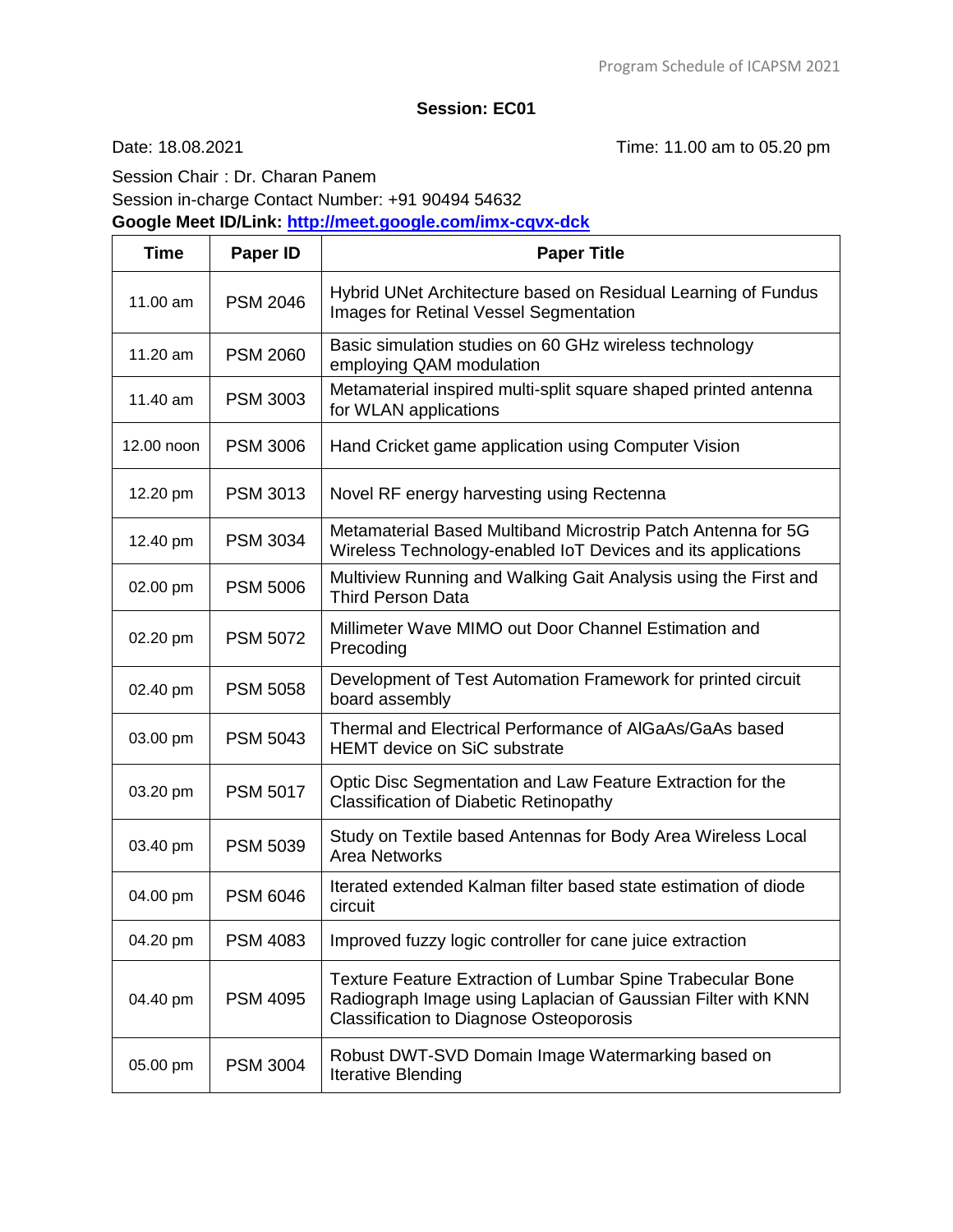Date: 18.08.2021 Time: 11.00 am to 05.20 pm

Session Chair : Prof. T. Prakash Session in-charge Contact Number: +91 75581 14102 **Google Meet ID/Link:<https://meet.google.com/ipn-izqd-cfp>**

| <b>Time</b> | Paper ID        | <b>Paper Title</b>                                                                                                  |
|-------------|-----------------|---------------------------------------------------------------------------------------------------------------------|
| 11.00 am    | <b>PSM 4051</b> | Numerical Analysis of Soil Reinforcement using Geocell infilled<br>with Quarry Dust Powder                          |
| 11.20 am    | <b>PSM 2073</b> | Predicting the peak structural displacement preventing pounding<br>of buildings during earthquakes                  |
| 11.40 am    | <b>PSM 5016</b> | Estimation of Temporal R-factor Based on Monthly Precipitation<br>Data                                              |
| 12.00 noon  | <b>PSM 5008</b> | Strengthening of concrete square column using FRP composites                                                        |
| 12.20 pm    | <b>PSM 6007</b> | Impact of dyeing industry effluents on geotechnical properties of<br>soil                                           |
| 12.40 pm    | <b>PSM 5042</b> | Simulation-Based Comparative Study on Energy<br>Efficiency Criteria for LEED and BREEAM Systems                     |
| 02.00 pm    | <b>PSM 5023</b> | Experimental investigation of strength characteristics of<br>concrete by adding nano silica, glass fibre and flyash |
| 02.20 pm    | <b>PSM 4047</b> | Effect of Cover on the Performance of Self-Compacting Concrete<br>under Elevated Temperature                        |
| 02.40 pm    | <b>PSM 4057</b> | Mechanical Properties of Polystyrene Light Weight Sustainable<br>Concrete                                           |
| 03.00 pm    | <b>PSM 5026</b> | Assessment of Spatial Distribution of Physico-Chemical<br>Parameters of Groundwater around Kodungaiyur Dump yard    |
| 03.20 pm    | <b>PSM 5034</b> | Experimental Investigation on Sound Absorption Property of a<br>Panel Board Using Maize Stem                        |
| 03.40 pm    | <b>PSM 6075</b> | Factors influencing Risk Perception Skills among Construction<br>Sector Employees - A case study                    |
| 04.00 pm    | <b>PSM 6074</b> | Lifecycle assessment of alkali-activated cement concrete                                                            |
| 04.20 pm    | <b>PSM 3026</b> | Influence of Granite Cutting Waste on Mechanical Properties of<br>Recycled Aggregate Concrete                       |
| 04.40 pm    | <b>PSM 4071</b> | An Experimental Investigation on Concrete with Basalt Rock<br><b>Fibers</b>                                         |
| 05.00 pm    | <b>PSM 6080</b> | Penetration and Strength Analysis of Pervious Concrete                                                              |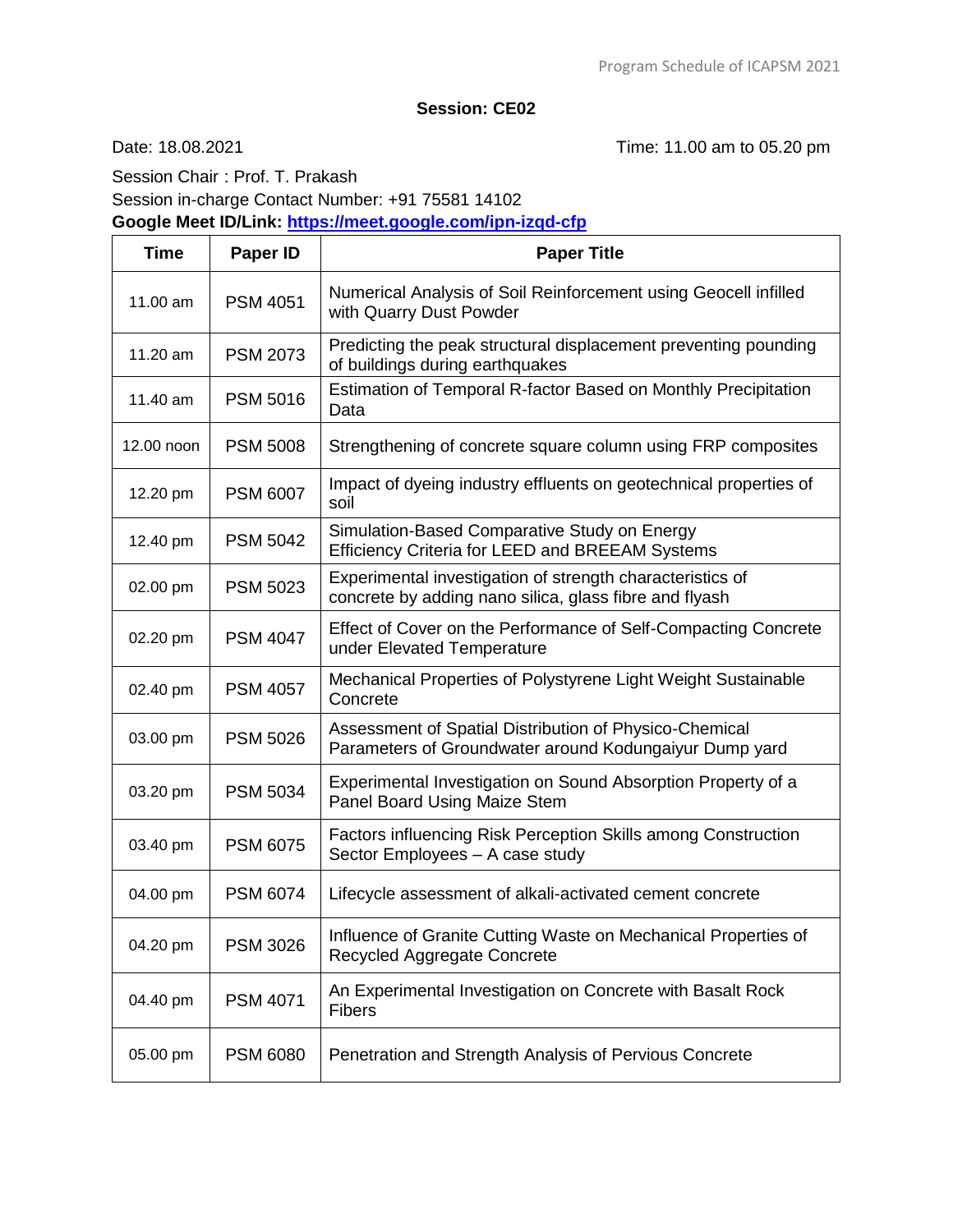# **Session: IC01**

Date: 18.08.2021 Time: 11.00 am to 05.20 pm

Session Chair : Prof. M. Iswarya Session in-charge Contact Number: +91 85080 32377

**Google Meet ID/Link:<https://meet.google.com/pop-zjac-fby>**

| <b>Time</b> | Paper ID        | <b>Paper Title</b>                                                                                                   |
|-------------|-----------------|----------------------------------------------------------------------------------------------------------------------|
| 11.00 am    | <b>PSM 6019</b> | The performance of flow field channel in direct methanol fuel cell                                                   |
| 11.20 am    | <b>PSM 5096</b> | Techno-economic analysis by homer-pro approach of solar on-<br>grid system for Fatehpur-Village, India               |
| 11.40 am    | <b>PSM 6004</b> | Design and simulation of 60kWp solar on-grid system for rural<br>area in Uttar - Pradesh by "PVsyst"                 |
| 12.00 noon  | <b>PSM 5050</b> | Performance Analysis of Pre-trained Transfer Learning Models for<br>the Classification of the Rolling Bearing Faults |
| 12.20 pm    | <b>PSM 3024</b> | Effect of Delay Approximation of various orders on the open loop<br>response of a Delayed Process Model              |
| 12.40 pm    | <b>PSM 6027</b> | A Competitive Study on MPPT Techniques Employed in Solar PV<br><b>Systems</b>                                        |
| 02.00 pm    | <b>PSM 3032</b> | Internet of Things Enabled Smart Animal Farm Prototype                                                               |
| 02.20 pm    | <b>PSM 2049</b> | Design of solar powered electric vehicle                                                                             |
| 02.40 pm    | <b>PSM 6065</b> | Synthesis of Transition Metal Dichalcogenides based hybrid<br>nanostructures by thermal decomposition method         |
| 03.00 pm    | <b>PSM 4089</b> | A Reliable Low Power Multiplier Using Fixed Width Scalable<br>Approximation                                          |
| 03.20 pm    | <b>PSM 6026</b> | Comparison of single user with multi user cooperative spectrum<br>sensing for energy detector at Low SNR wall        |
| 03.40 pm    | <b>PSM 4003</b> | Effects of dielectric substrate material microstrip antenna for<br>limited band applications                         |
| 04.00 pm    | <b>PSM 4056</b> | Virtual Machine Allocation Policy for Load Balancing                                                                 |
| 04.20 pm    | <b>PSM 2012</b> | Probability of Impacting the Students Perception by Use of Social<br>Media in Pandemic -2020                         |
| 04.40 pm    | <b>PSM 6088</b> | The Impact of Weed Growth in Rabi Crop Using Deep<br><b>Convolutional Neural Networks</b>                            |
| 05.00 pm    | <b>PSM 6051</b> | Classification and feature selection in prediction of diabetes<br>mellitus                                           |